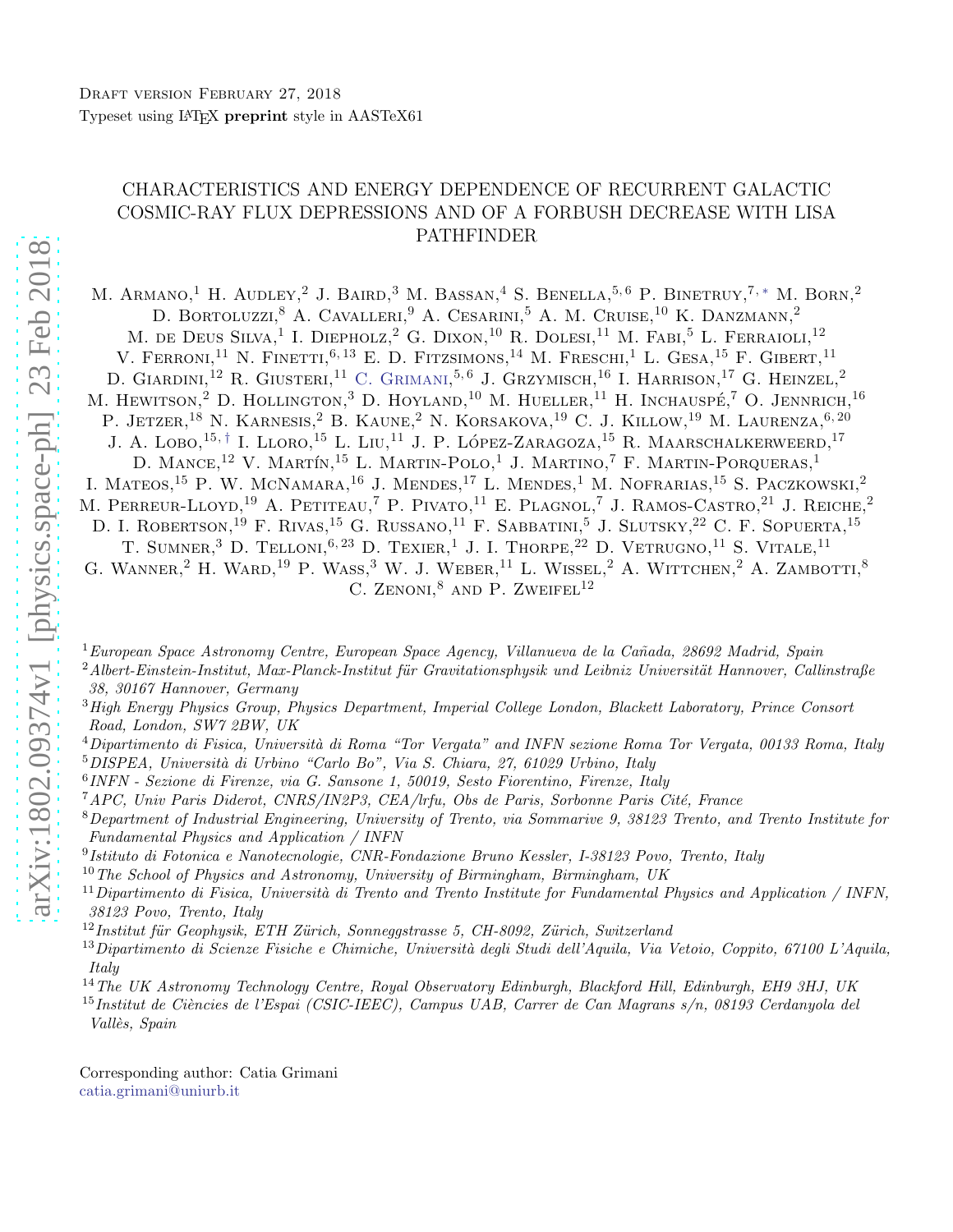Institut d'Estudis Espacial de Catalunya (IEEC), Edifici Nexus I, C/ Gran Capità 2-4, despatx 201, E-08034 Barcelona, Spain

<sup>16</sup>European Space Technology Centre, European Space Agency, Keplerlaan 1, 2200 AG Noordwijk, The Netherlands

<sup>17</sup> European Space Operations Centre, European Space Agency, 64293 Darmstadt, Germany

 $18$ Physik Institut, Universität Zürich, Winterthurerstrasse 190, CH-8057 Zürich, Switzerland

<sup>19</sup>SUPA, Institute for Gravitational Research, School of Physics and Astronomy, University of Glasgow, Glasgow, G12 8QQ, UK

 $20$ Istituto di Astrofisica e Planetologia Spaziali, INAF, Roma, Italy

 $^{21}$ Department d'Enginyeria Electrònica, Universitat Politècnica de Catalunya, 08034 Barcelona, Spain

<sup>22</sup> Gravitational Astrophysics Lab, NASA Goddard Space Flight Center, 8800 Greenbelt Road, Greenbelt, MD 20771 USA

<sup>23</sup>Osservatorio Astrofisico di Torino, INAF, Pino Torinese, Italy

## Submitted to ApJ

### ABSTRACT

Galactic cosmic-ray (GCR) energy spectra observed in the inner heliosphere are modulated by the solar activity, the solar polarity and structures of solar and interplanetary origin. A high counting rate particle detector (PD) aboard LISA Pathfinder (LPF), meant for subsystems diagnostics, was devoted to the measurement of galactic cosmic-ray and solar energetic particle integral fluxes above 70 MeV n<sup>-1</sup> up to 6500 counts s<sup>-1</sup>. PD data were gathered with a sampling time of 15 s. Characteristics and energy-dependence of GCR flux recurrent depressions and of a Forbush decrease dated August 2, 2016 are reported here. The capability of interplanetary missions, carrying PDs for instrument performance purposes, in monitoring the passage of interplanetary coronal mass ejections (ICMEs) is also discussed.

Keywords: cosmic rays — instrumentation: interferometers — interplanetary medium — Sun: rotation — Sun: heliosphere — solar-terrestrial relations

<span id="page-1-0"></span><sup>∗</sup> Deceased 1 April 2017

<span id="page-1-1"></span>† Deceased 30 September 2012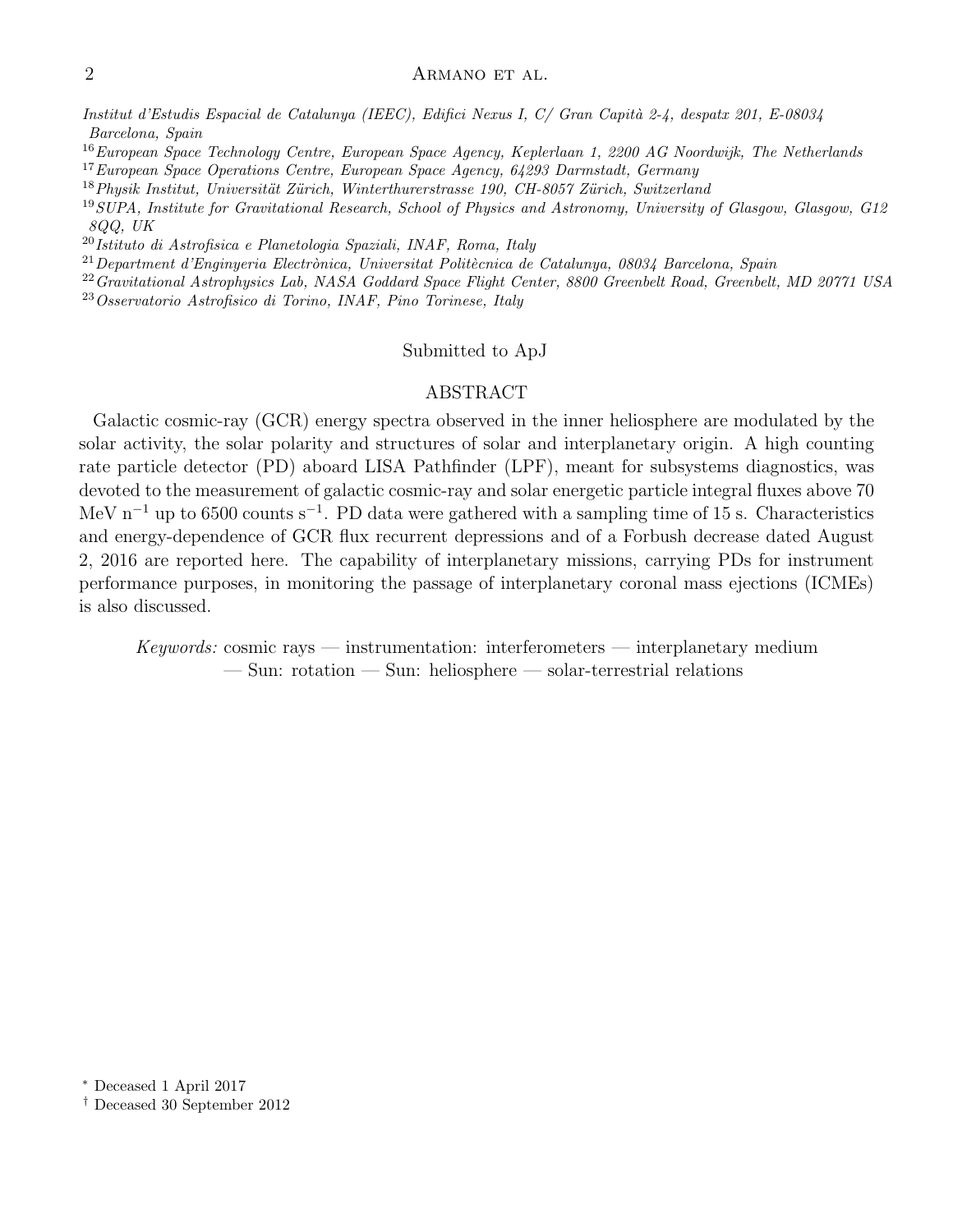### 1. INTRODUCTION

Galactic cosmic-ray (GCR) flux observations in the heliosphere present long-term ( $> 1$  year) and short-term  $(\leq 27 \text{ days})$  modulations. Both were extensively studied in the last 60 years on Earth with neutron monitors and in space [\(Forbush 1954,](#page-20-0) [1958;](#page-20-1) [Storini, Iucci and Pase](#page-21-0) [1992](#page-21-0); [Beer 2000](#page-20-2); [Hajadas et al. 2004;](#page-21-1) [Clem and Evenson 2004](#page-20-3); [Ferreira, Potgieter and Scherer](#page-20-4) [2004](#page-20-4); [Grimani 2004](#page-20-5), [2007;](#page-20-6) [Grimani et al. 2007;](#page-20-7) [Shikaze et al. 2007](#page-21-2); [Sabbah and Kudela 2011;](#page-21-3) [Usoskin, Bazilevskaya and Kovaltsov 2011;](#page-21-4) [Laurenza et al. 2012,](#page-21-5) [2014](#page-21-6); [Usoskin et al. 2017\)](#page-21-7).

Long-term variations are associated with the 11-year solar cycle and the 22-year solar polarity reversal. At solar maximum GCR energy spectra appear depressed by approximately one order of magnitude at 100 MeV n<sup>-1</sup> with respect to similar observations gathered at solar minimum (see for instance [Papini, Grimani and Stephens 1996](#page-21-8), and references therein). Moreover, at solar minimum and during negative (positive) solar polarity periods, defined by the solar magnetic field directed inward (outward) at the Sun north pole, positively (negatively) charged particle fluxes are depressed by a maximum of 40% at 100 MeV n<sup>-1</sup> with respect to measurements performed during opposite periodicities [\(Boella et al. 2001](#page-20-8); [Gil and Alania 2016](#page-20-9)). Positively charged particles propagate mainly sunward in the ecliptic along the heliospheric current sheet (HCS) during negative solar polarity periods and over the poles during positive polarity epochs. The opposite holds for negatively charged particles [\(Potgieter and Langner 2004;](#page-21-9) [Ferreira 2005](#page-20-10)). Particles propagating along the HCS lose more energy than those coming from the poles [\(Strauss et al. 2011\)](#page-21-10).

The most intense short-term GCR flux drops occur during classical, non recurrent, Forbush decreases [\(Forbush 1937;](#page-20-11) [Cane 2000\)](#page-20-12). These depressions are characterized by maximum GCR flux decreases of 30% at 100 MeV  $n^{-1}$  and are associated with the passage of interplanetary counterparts of coronal mass ejections. Recurrent depressions are caused by corotating high-speed solar wind streams (see [Iucci et al. 1979,](#page-21-11) for instance). Quasi-periodicities of 27 days, 13.5 days and 9 days, correlated with the Sun rotation period (27.28 days for an Earth observer) and higher harmonics, are observed in the cosmic-ray flux, in the solar wind plasma, in the interplanetary magnetic field and in the geomagnetic activity indices (Calogović et al. 2008; [Emery et al. 2011\)](#page-20-14). These investigations are typically carried out with neutron monitors that allow for long-term studies of the role of interplanetary structures in modulating the GCR flux (see for instance [Simpson 1954](#page-21-12); [Gil and Alania 2010;](#page-20-15) [Sabbah and Kudela 2011;](#page-21-3) [Badruddin and Kumar 2016\)](#page-20-16). A correlation of the GCR flux short-term variations with the BV product of the interplanetary magnetic field (IMF) intensity (B) and the solar wind speed (V) was investigated by [Sabbah](#page-21-13) [\(2000\)](#page-21-13). This approach takes into account both cosmicray diffusion from interplanetary magnetic field and convection in the solar wind. From the point of view of geomagnetic indices, a good correlation of  $A_p$  and  $K_p$  with both BV and BV<sup>2</sup>, was found by [Sabbah](#page-21-14) [\(2007\)](#page-21-14). Depressions of the cosmic-ray flux were studied in space since the sixties (see for instance [McCracken, Rao and Bukata 1966\)](#page-21-15). [Richardson, Wibberenz and Cane](#page-21-16) [\(1996](#page-21-16)) carried out an extensive campaign of observations of GCR flux short-term variations above a few tens of MeV aboard the Helios 1, Helios 2 and IMP-8 spacecraft. These observations indicated that the effects of corotating interaction regions (CIRs), generated when high-speed solar wind streams, associated with stable, low-latitude extensions of polar coronal holes, overtake leading slow solar wind from the equatorial regions of the Sun, are at the origin of short-term GCR flux modulations (see also [Richardson 2004](#page-21-17)).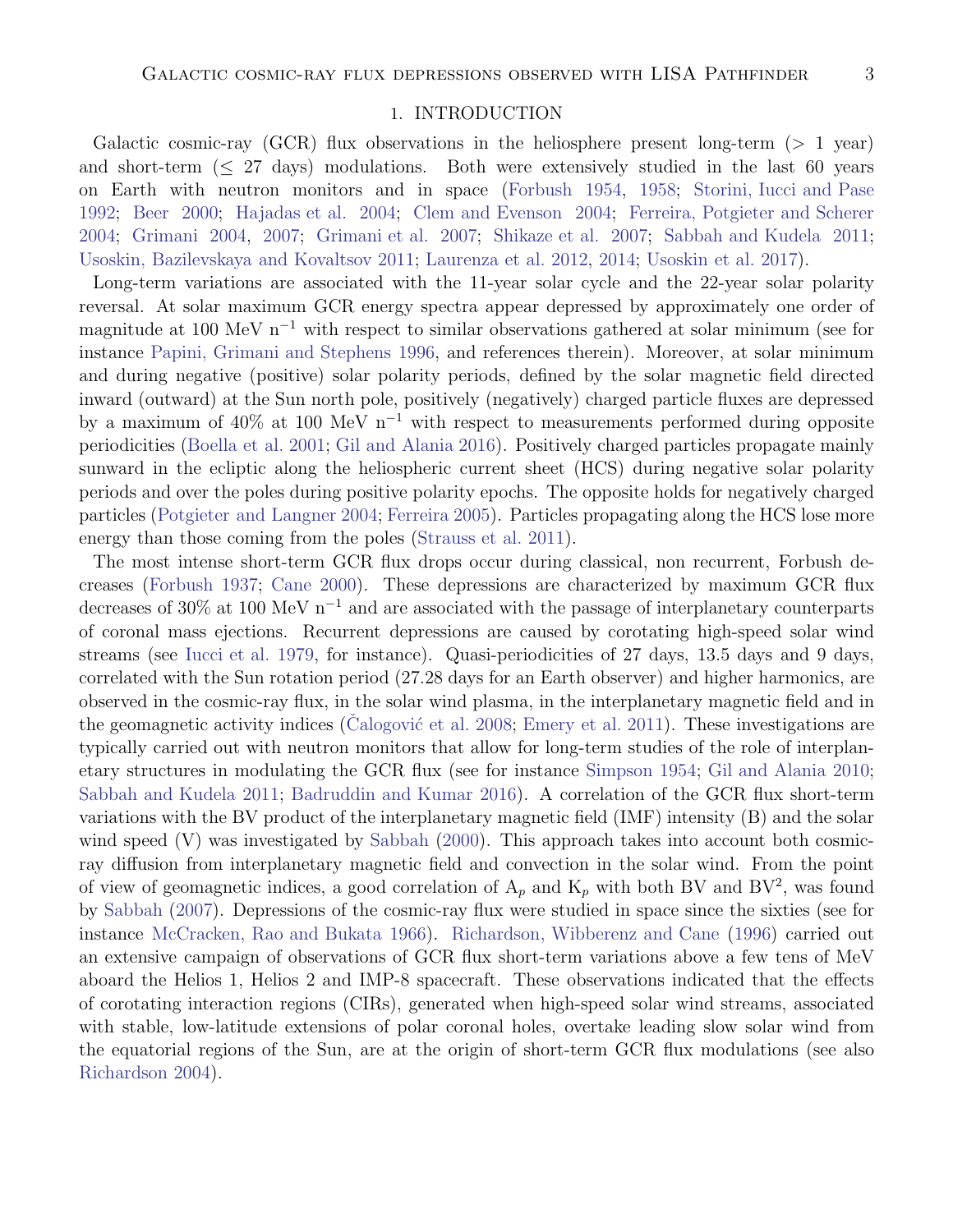A high counting rate particle detector (PD; Cañizares et al. [\(2011\)](#page-20-17)) hosted aboard the European Space Agency (ESA) LISA Pathfinder (LPF) mission [\(Antonucci et al. 2011,](#page-20-18) [2012;](#page-20-19) [Armano et al.](#page-20-20) [2016](#page-20-20)), allowed for the monitoring of the integral proton and helium nucleus fluxes above 70 MeV n<sup>-1</sup> (Araújo et al. 2005; [Mateos et al. 2012\)](#page-21-18) with statistical uncertainty at percent level on 1-hour binned data between February 2016 and July 2017.

The energy-dependence of GCR short-term depressions can be studied by exploiting the contemporaneous measurements of cosmic rays in space above a few tens of MeV with missions carrying PDs and on Earth with neutron monitors located at different geographic latitudes. GCR counting rates observed with neutron monitors vary proportionally to the cosmic-ray flux, thus providing a direct measurement of the same, at energies larger than the *effective energy* [\(Gil et al. 2017](#page-20-22)) which ranges between 11-12 GeV and above 20 GeV for near-polar and equatorial stations, respectively.

This paper reports on the characteristics of GCR flux periodicities and depressions observed during the Bartels rotations (BRs) 2490-2508 (from February 18, 2016 through July 3, 2017) after properly taking into account the effects of long-term variations. It is recalled here that the BR number corresponds to the number of 27-day rotations of the Sun since February 8, 1832. The years 2016- 2017 were characterized by the presence of near-equatorial coronal holes and equatorward extensions of polar coronal holes, resulting in a very favourable period to carry out the study illustrated here. The energy-dependence of recurrent and non-recurrent GCR depressions is also investigated. In particular, it is reported on the characteristics of a classical Forbush decrease, a sudden depression of the GCR flux observed with LPF on August 2nd, 2016. This occurrence was associated with an increase of the IMF intensity due to the passage of an interplanetary coronal mass ejection (ICME; <http://www.srl.caltech.edu/ACE/ASC/DATA/level3/icmetable2.htm> and [Richardson and Cane](#page-21-19) [\(2010\)](#page-21-19)) that caused a geomagnetic disturbance of modest intensity started at 21.30 UT of the same day. GCR proton energy spectra in August 2016 before and at the deep of the depression are estimated and presented in this work. These observations indicate the value of interplanetary missions carrying particle detectors that, while primarily devoted to mission performance purposes, can also provide valuable measurements for space science and space weather studies (see also [Hajadas et al. 2004;](#page-21-1) [Lilensten 2007,](#page-21-20) and references therein).

This manuscript is organized as it follows: Section 2 describes the characteristics of the LPF mission. In Section 3 are presented the parameterizations of the proton and helium energy spectra during the LPF mission. In Section 4 and Section 5 are reported the characteristics and the energy dependence of the observed GCR flux short-term variations, respectively. Finally, in Section 6 it is discussed the capability of the LPF PD to monitor the passage of interplanetary coronal mass ejections.

#### 2. LPF MISSION AND ORBIT

LPF was the technology demonstrator mission for LISA, the first space interferometer devoted to gravitational wave detection in the frequency range  $10^{-4}$  Hz -  $10^{-1}$  Hz [\(Armano et al. 2017a\)](#page-20-23). The LPF spacecraft was launched from the Kourou base in French Guiana on December 3rd, 2015 aboard a Vega rocket. It reached its final orbit (which took approximately 6 months to complete) around the Earth-Sun Lagrangian point L1 at 1.5 million km from Earth at the end of January 2016. The LPF orbit was inclined at about 45 degrees with respect to the ecliptic plane. Orbit minor and major axes were approximately of 0.5 million km and 0.8 million km, respectively. The satellite spinned on its own axis in six months. The LPF satellite carried two, 2-kg cubic platinum-gold free-floating test masses that play the role of mirrors of the interferometer. Protons and ions of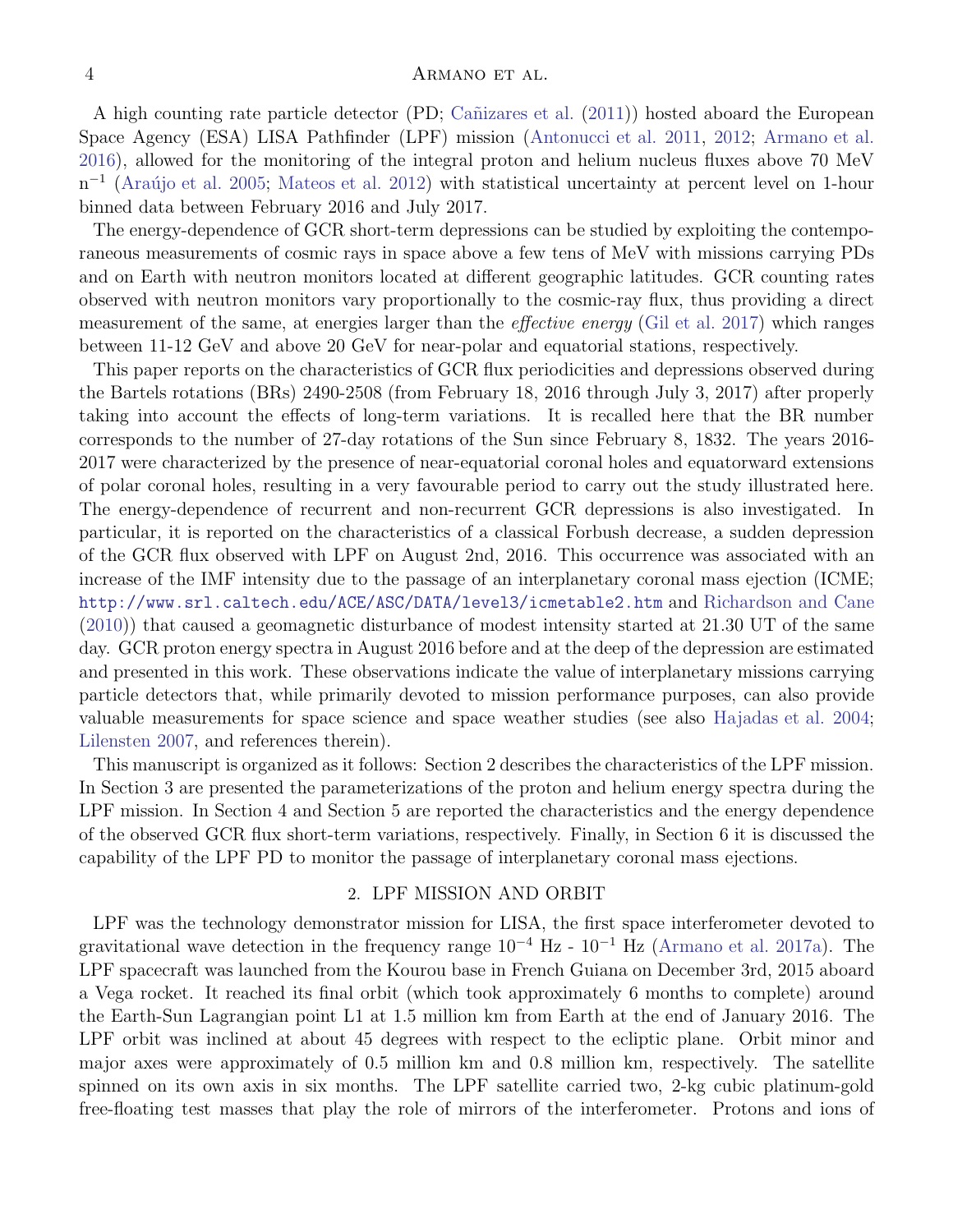galactic or solar origin with energies larger than 100 MeV  $n^{-1}$  penetrated or interacted in about 13 g cm<sup>-2</sup> of spacecraft and instrument materials charging the LPF test masses. This charging process results in spurious noise forces on both test masses [\(Shaul et al. 2006;](#page-21-21) [Armano et al. 2017b](#page-20-24)). A PD (Cañizares et al. 2011) was placed aboard LPF for in situ monitoring of GCR and solar particle overall flux. The LPF PD was mounted behind the spacecraft solar panels with its viewing axis along the Sun-Earth direction. It consisted of two  $\sim 300 \mu m$  thick silicon wafers of 1.40 x 1.05 cm<sup>2</sup> area, placed in a telescopic arrangement at a distance of 2 cm. For particle energies > 100 MeV  $n^{-1}$  the instrument geometrical factor was found to be energy independent and equal to 9 cm<sup>2</sup> sr for particle isotropic incidence on each silicon layer. When particles traversed both silicon wafers within 525 ns of each other (coincidence mode), the geometrical factor was about one tenth of this value. A shielding copper box of 6.4 mm thickness surrounded the silicon wafers. The shielding material stopped particles with energies smaller than 70 MeV n<sup>-1</sup>. The PD allowed for the counting of protons and helium nuclei traversing each silicon layer (single counts) and for the measurement of ionization energy losses of particles in coincidence mode. The single counts were gathered with a sampling time of 15 s and ionization energy losses of events in coincidence mode were stored in the form of histograms over periods of 600 seconds and then sent to the on-board computer. The maximum allowed detector counting rate was 6500 counts s<sup>-1</sup> on both silicon wafers, corresponding to an event integrated proton fluence of 10<sup>8</sup> protons cm<sup>-2</sup> at energies > 100 MeV. In coincidence mode 5000 energy deposits per second was the saturation limit. The occurrence of SEP events with fluences larger than the saturation limit was estimated to be less than one per year for the period the LPF spacecraft remained into orbit around L1 [\(Nymmik 1999a](#page-21-22)[,b](#page-21-23); [Grimani et al. 2012\)](#page-20-25). As a matter of fact, no SEP events characterized by a proton differential flux above a few tens of MeV  $n^{-1}$ overcoming that of galactic origin were observed during the period of the LPF mission operations considered for this analysis.

# 3. GALACTIC COSMIC-RAY PROTON AND HELIUM NUCLEUS ENERGY SPECTRA DURING THE LPF MISSION

The LPF 15-s proton (p) and helium (He) single counts gathered between mid-February 2016 and July 3, 2017 were hourly-averaged in order to limit the statistical uncertainty on the measurements to 1% (see Fig. 1). Observations were interrupted only for brief, planned system resets. The GCR count rate appears modulated on time scales of several days and presents an increasing trend over the mission lifetime due to a decreasing level of the solar activity. It is worthwhile to recall that LPF was sent into orbit during the descending phase of the solar cycle  $N° 24$  under a positive polarity period. In [Grimani et al.](#page-20-7) [\(2007\)](#page-20-7) it was shown that during positive polarity periods the energy spectra,  $J(r, E, t)$ , of cosmic rays at a distance r from the Sun and at a time t, are well represented by the symmetric model in the *force field approximation* by [Gleeson and Axford](#page-20-26) (G&A; Gleeson and Axford [\(1968\)](#page-20-26)) assuming time-independent interstellar intensities  $J(\infty, E + \Phi)$  and an energy loss parameter  $\Phi$ :

$$
\frac{J(r, E, t)}{E^2 - E_0^2} = \frac{J(\infty, E + \Phi)}{(E + \Phi)^2 - E_0^2}
$$
\n(1)

where E and  $E_0$  represent the particle total energy and rest mass, respectively. For  $Z=1$  particles with rigidity (particle momentum per unit charge) larger than 100 MV, the effect of the solar activity is completely defined by the *solar modulation parameter*  $\phi$  that, at these energies, is equal to  $\Phi$  (see also [Grimani et al. 2009\)](#page-20-27).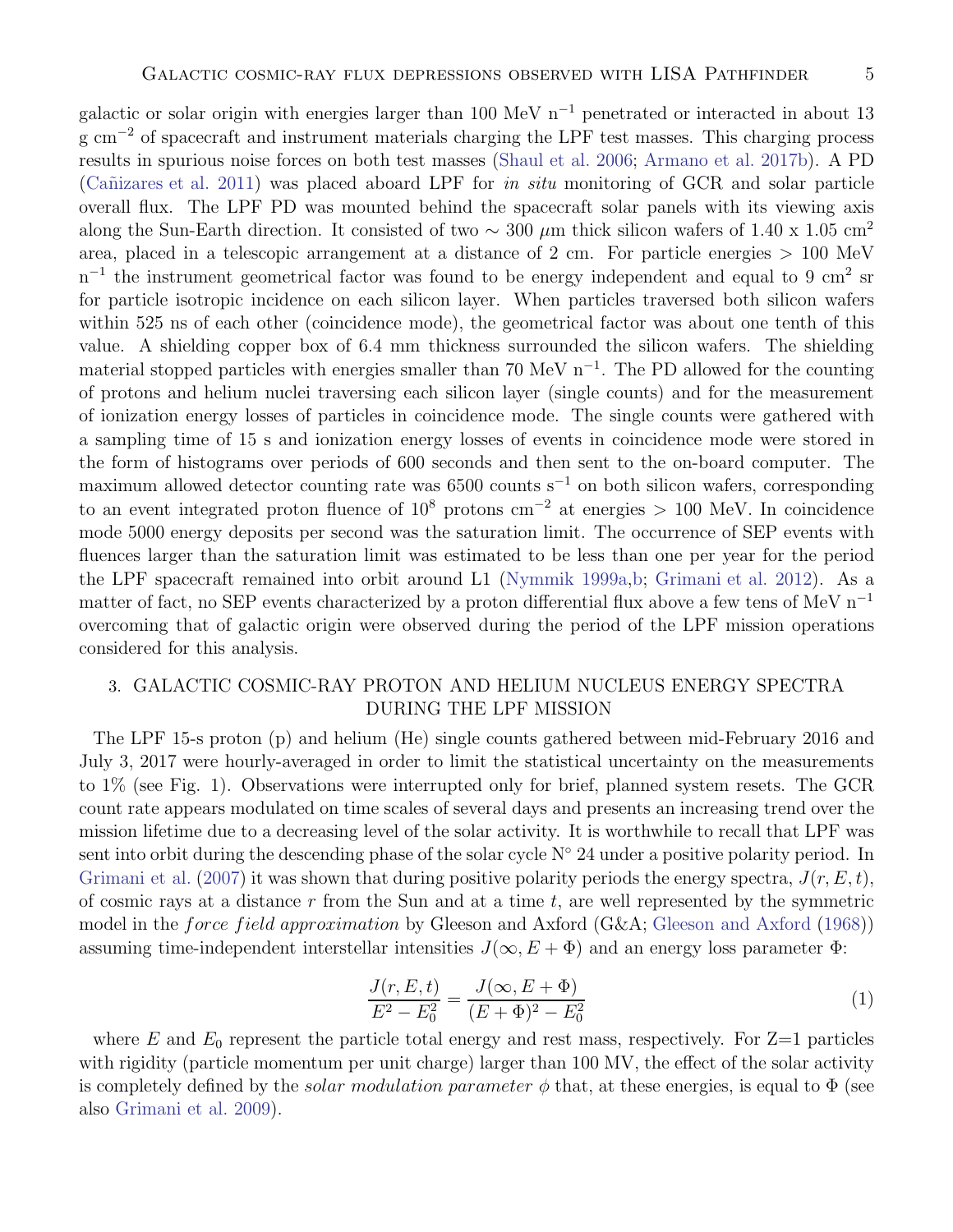

Figure 1. Fifteen second hourly-averaged GCR single count rate observed with the PD aboard the LPF mission.

The solar modulation parameter for the first year of the LPF mission (December 2015 - December 2016) was taken from [http://cosmicrays.oulu.fi/phi/Phi\\_mon.txt](http://cosmicrays.oulu.fi/phi/Phi_mon.txt) (see also [Usoskin, Solanki and Korte 2006\)](#page-21-24). For the same period, the GCR single counts per sampling time of 15 seconds, averaged over each BR (GCR<sup>15</sup>s), were calculated. A linear correlation was found between the solar modulation parameter  $\phi$  and GCR<sub>15s</sub>:

$$
GCR_{15s} = -0.23272 \phi(MV) + 230.73 \tag{2}
$$

as it is shown in Fig. 2 at the right side of the dashed line, indicated by DATA. This observation suggests that the LPF PD did not present any detectable loss of efficiency during the first year of the mission lifetime. Therefore, the same was reasonably assumed for the last six months of mission operations. Projections of the solar modulation parameter for the year 2017 (for which estimates are not available in [http://cosmicrays.oulu.fi/phi/Phi\\_mon.txt](http://cosmicrays.oulu.fi/phi/Phi_mon.txt)) were carried out by extrapolating the same trend shown by  $GCR_{15s}$  and  $\phi$  in 2016 (see Fig. 2 at the left of the dashed line indicated by PROJECTIONS). The observed PD single count rate increased by more than 20% during the LPF mission due to a decreasing solar activity. The monthly sunspot number ([http://www.sidc.](http://www.sidc.be/silso/home) [be/silso/home](http://www.sidc.be/silso/home)) was observed to decrease smoothly from 58 to 18.5 during the first year of the LPF mission while from January 2017 through the beginning of July 2017 the sunspot number did not change appreciably varying from 26.1 to 19.4. Therefore, the value of  $\phi$  assumed here at the end of the LPF mission can be considered a lower limit.

The proton and helium energy differential fluxes at the beginning (December 2015 - January 2016;  $\phi$ =550 MV) and at the end (July 2017;  $\phi$ =320 MV) of the LPF mission were estimated with the model by G&A by using the proton and helium energy spectra at the interstellar medium obtained from a series of balloon flights of the BESS and BESS-Polar experiments (see [Shikaze et al. 2007;](#page-21-2) [Abe et al.](#page-20-28) [2016](#page-20-28), for details). The BESS, BESS-Polar and other balloon-borne experiment data gathered during different periods of solar activity and solar polarity, are reported in Fig. 3. In this figure open (solid) symbols indicate data gathered during positive (negative) polarity periods. In [Grimani et al.](#page-20-29) [\(2004\)](#page-20-29)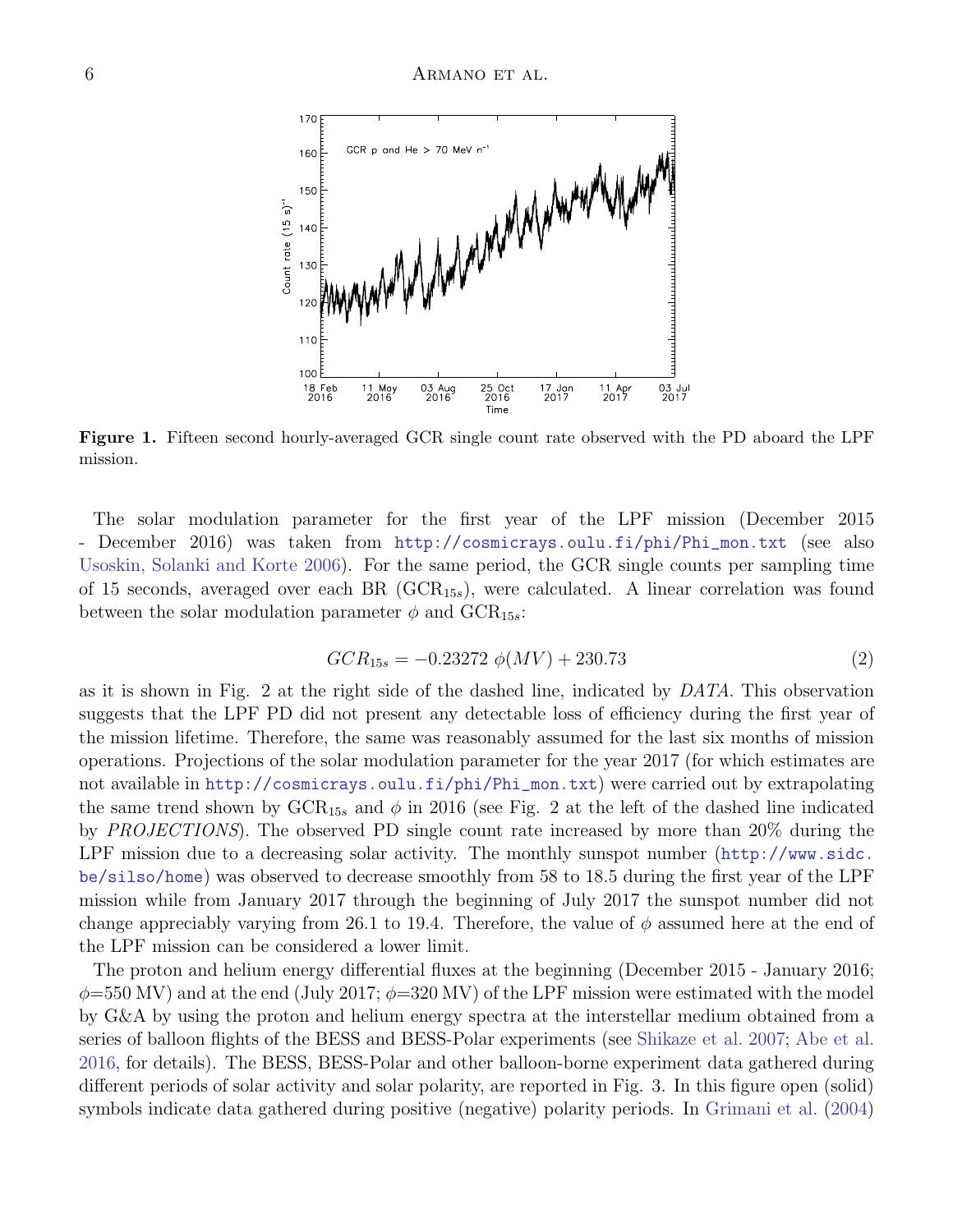

Figure 2. Solar modulation parameter and LPF PD GCR single count rate in 15 s sampling time averaged over each BR during the LPF mission. High (low) values of the solar modulation parameter correspond to mission beginning (end). See text for details. Estimates of the solar modulation parameter up to December 2016 appear in [http://cosmicrays.oulu.fi/phi/Phi\\_mon.txt](http://cosmicrays.oulu.fi/phi/Phi_mon.txt). In 2017 projections of the solar modulation parameter were carried out on the basis of the parameterization appearing as a continuous line and reported in equation (2).

and references therein it was shown that contemporaneous observations of GCR fluxes in the inner heliosphere show variations of  $\sim 3\%$  AU<sup>-1</sup> and 0.33% per latitude degree off the ecliptic. It can be concluded that particle spectra at the interstellar medium obtained with data gathered near Earth can also be used for LPF which orbited at just 0.01 AU from Earth. Finally, the interstellar spectra by BESS-BESS-Polar were privileged in this work since they were inferred from proton and helium observations gathered during conditions of solar activity and solar polarity similar to those of LPF.

The energy spectra,  $F(E)$ , obtained with the G&A model for LPF were interpolated with the function appearing in equation 3, which is well representative of the GCR observations trend in the inner heliosphere between a few tens of MeV and hundreds of GeV within experimental errors (see for details [Papini, Grimani and Stephens 1996\)](#page-21-8):

$$
F(E) = A (E + b)^{-\alpha} E^{\beta} \quad \text{particles } (\text{m}^2 \text{ sr s GeV n}^{-1})^{-1}, \tag{3}
$$

where E is the particle kinetic energy per nucleon. The parameters A, b,  $\alpha$  and  $\beta$  were estimated for proton and helium nucleus energy spectra at the beginning and at the end of the LPF mission and reported in Table 1. The energy spectra obtained here for the beginning of the LPF mission (dot-dashed curve in Fig. 3;  $\phi$ =550 MV) lie, as expected, between the BESS97 ( $\phi$ =491 MV) and the BESS98 ( $\phi$ =591 MV) data, gathered during a positive polarity period. In the same figure maximum projections of proton and helium energy spectra at the end of the LPF mission appear as continuous lines. The same value of  $\phi$  was used for both proton and helium energy spectra estimates.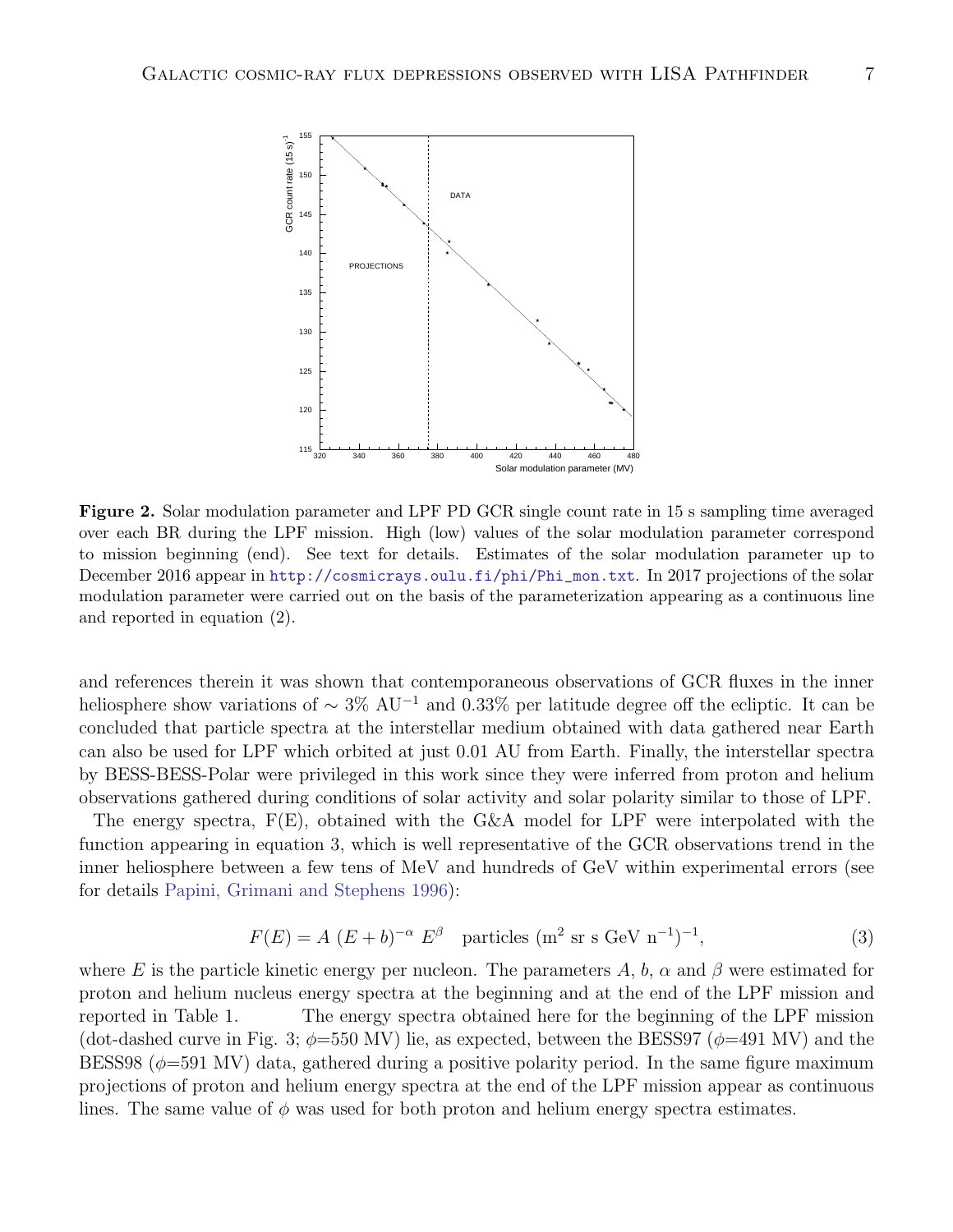

Figure 3. GCR proton and helium energy spectra measurements [\(Shikaze et al. 2007](#page-21-2), and references therein). Estimated energy spectra at the beginning (December 2015 - January 2016) at the end of the LPF mission (July 2017) are also indicated as dot-dashed and continuous lines, respectively. The helium flux appears properly scaled in order not to superpose lines.

Table 1. Parameterizations of proton and helium energy spectra at the beginning and at the end of the LPF mission according to the function  $F(E) = A(E +$  $(b)^{-\alpha} E^{\beta}$  $\alpha E^{\beta}$  particles (m<sup>2</sup> sr s GeV n<sup>-1</sup>)<sup>-1</sup>

|                                                |                         | A b $\alpha$ |                    |  |
|------------------------------------------------|-------------------------|--------------|--------------------|--|
| p (Dec. 2015 - Jan. 2016) 18000 1.19 3.66 0.87 |                         |              |                    |  |
| $p$ (July 2017)                                | 18000  0.82  3.66  0.87 |              |                    |  |
| He (Dec. 2015 - Jan. 2016) 850 0.96 3.23 0.48  |                         |              |                    |  |
| He $(\mathrm{July} \ 2017)$                    | 850.                    |              | $0.68$ 3.23 $0.48$ |  |

### 4. OBSERVATIONS OF GCR FLUX SHORT-TERM VARIATIONS ABOARD LPF

The power spectral density (PSD) from the Lomb-Scargle (LS; [Lomb](#page-21-25) [\(1976\)](#page-21-25); [Scargle](#page-21-26) [\(1982\)](#page-21-26)) periodogram analysis of the whole LPF GCR data sample adopted for this study is shown in Fig. 4. The LS periodogram technique is used here to retrieve the periodicities of galactic cosmic-ray modulation. Fig. 4 shows that periodicities of 9 days, 13.5 days and 27 days correlated to the Sun rotation and higher harmonics periodicities are present in the whole GCR PD data. In order to assess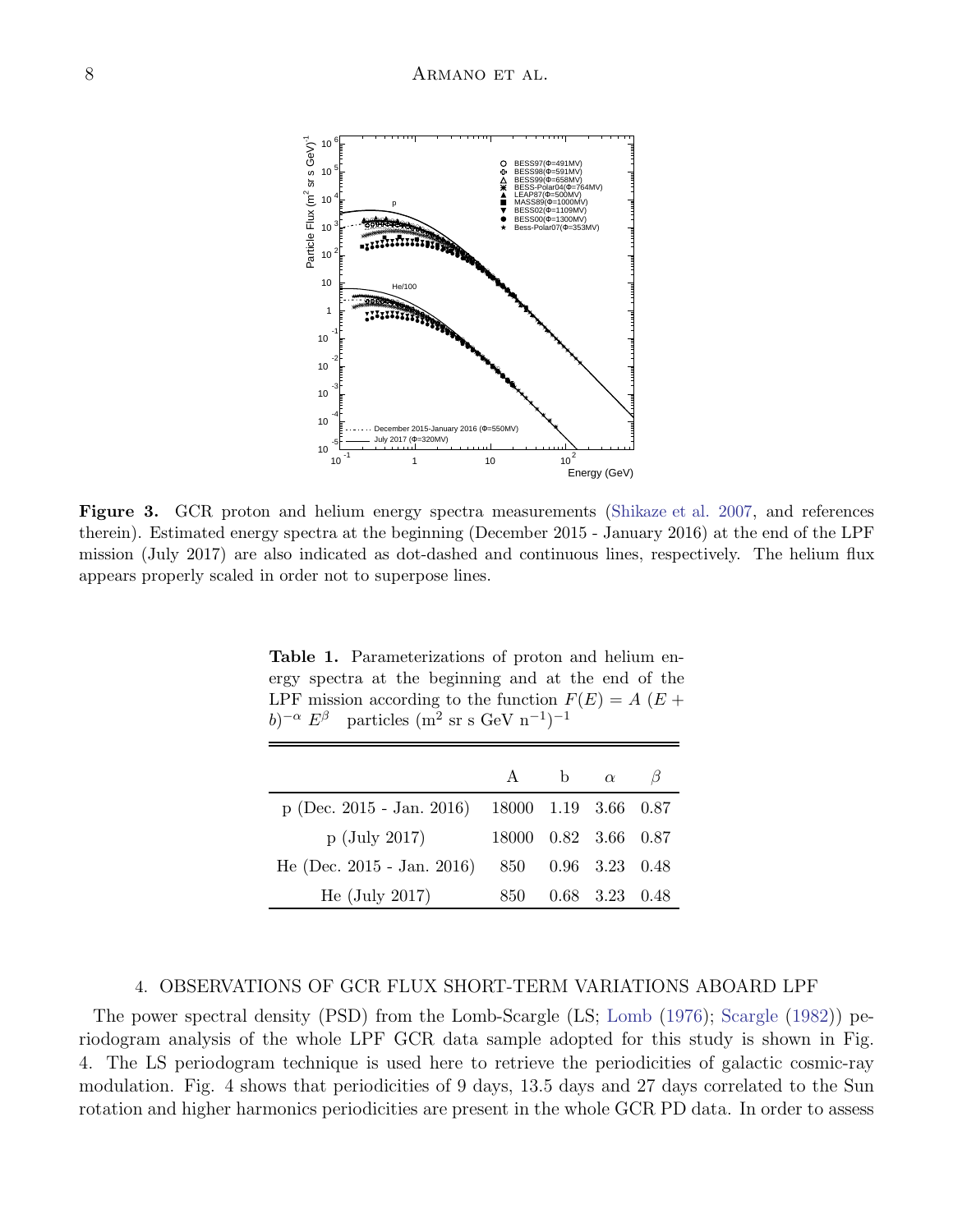

Figure 4. Power spectral density from the Lomb-Scargle periodogram analysis applied to the whole LPF PD data set adopted in this work. Sun rotation and higher harmonics periodicities are dominant.

the time variability of these dominant periodicities, the period of observations was divided in three sub-intervals, each encompassing about four months and a half.

The corresponding LS power spectral densities are displayed in Fig. 5. The 9-day and 13.5-day periodicities are strongly modulated in time and progressively damped, with the former being the first to disappear. The periodicity related to the Sun rotation is present during the whole observational period, though its value slightly changes in time from about 27 days (middle panel) to 31 days (third panel).

In order to study the occurrence and the characteristics of individual GCR flux short-term depressions, the LPF PD observations during each BR were compared to interplanetary magnetic field, solar wind plasma parameters and to neutron monitor measurements. Moreover, data gathered during each Bartels rotation were compared by eye to those observed during previous and subsequent Bartels rotations in order to detect the presence of recurring and non-recurring patterns in the variation of GCR data and solar wind parameters.

The effects of the decrease of the solar activity over the mission were reduced by considering the fractional variations of the cosmic-ray flux with respect to the average value during each BR. The same approach was considered in [Wiedenbeck et al.](#page-21-27) [\(2009\)](#page-21-27) for the ACE experiment in L1. Fortyfour recurrent depressions and one classical Forbush decrease were observed. The commencement of individual depressions was set at the beginning of each continuous decrease of the GCR flux observed for more than 12 hours. GCR flux depressions with duration  $> 1$  day and amplitude  $> 1.5\%$  were considered for this analysis. Small increases and depressions  $\langle 2.1.5\%$  in amplitude) lasting less than one day were at the limit of statistical significance and therefore were disregarded by interpolating the data trend. In the top panel of Fig. 6 the cosmic-ray flux fractional variations during the BR 2491 (from March 4, 2016 through March 30, 2016) present four depressions (according to the definition reported above) starting on March 5, March 12, March 23 and March 29, respectively. The small deeps on March 11-12 and March 19-20 along with the small increase on March 16-17 are neglected. The solar wind plasma speed appears in the second panel of Fig. 6. The IMF radial component is shown in the third panel and the IMF intensity in the fourth panel. In the third panel of Fig. 6 the HCS crossing (taken from [http://omniweb.sci.gsfc.nasa.gov./html/polarity/polarity\\_](http://omniweb.sci.gsfc.nasa.gov./html/polarity/polarity_tab.html)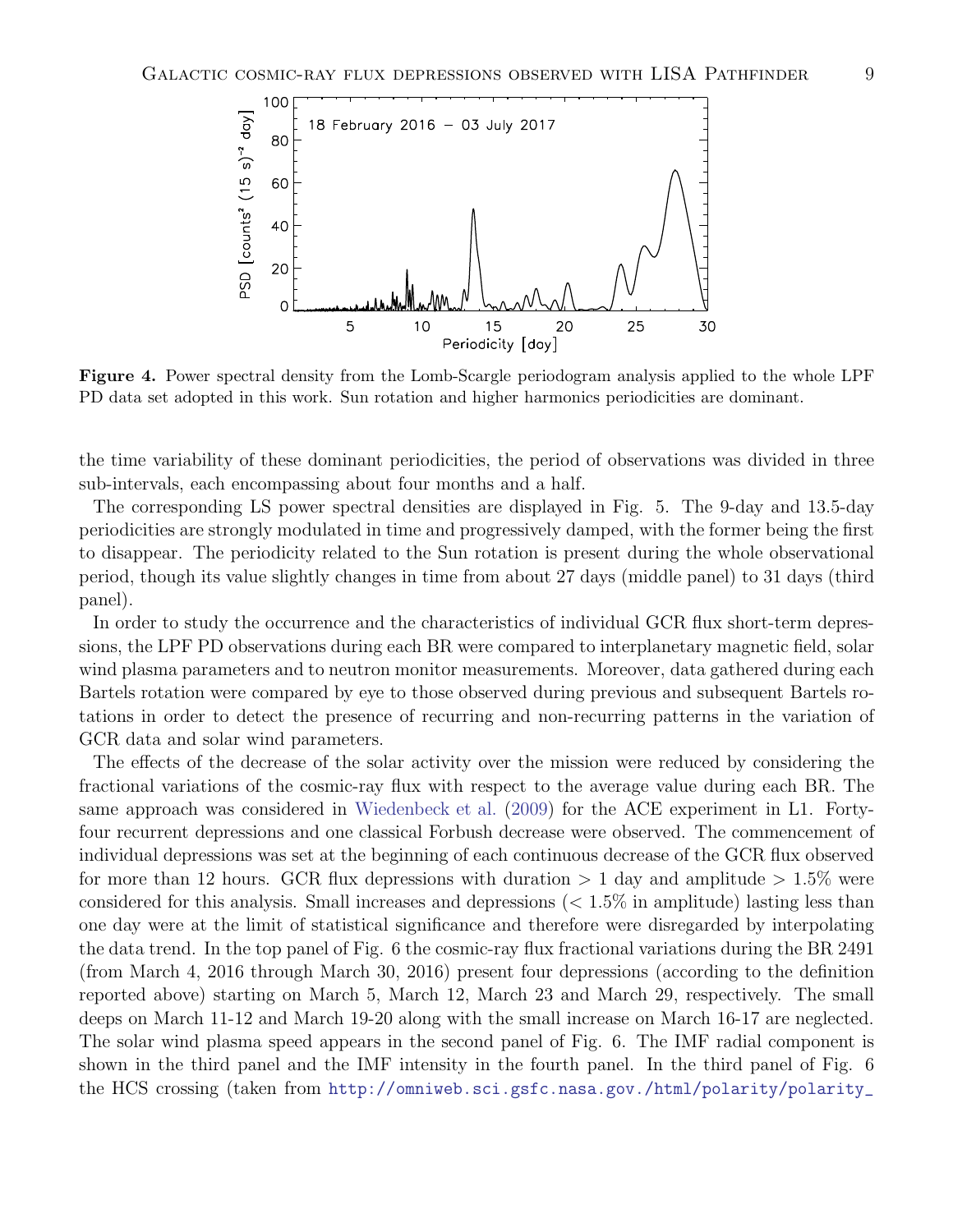

Figure 5. Power spectral density from the Lomb-Scargle periodogram analysis applied to the PD data gathered in the time interval indicated in each panel (which refers to one third of the whole LPF PD data set). Sun rotation and higher harmonics periodicities are modulated throughout the observational period.

[tab.html](http://omniweb.sci.gsfc.nasa.gov./html/polarity/polarity_tab.html)) is also indicated. Solar wind plasma and IMF data are taken from the ACE experiment. The GCR flux depressions appear associated with those periods of time during which the solar wind plasma speed (V) is > 400 km s<sup>-1</sup> and/or the IMF intensity (B) is > 10 nT (second and fourth panels in Fig. 6). This scenario basically corresponds to the passage of high-speed solar wind streams and/or CIRs [\(Harang 1968](#page-21-28); [Storini 1990;](#page-21-29) [Cane, Richardson and von Rosenvinge 1995;](#page-20-30) [Simpson 1998;](#page-21-30) [McKibben et al. 1999;](#page-21-31) [Bazilevskaya 2000](#page-20-31)). When GCR short-term variations are correlated with the BV parameter, the role of the magnetic field trend is privileged with respect to that of the solar wind speed since the IMF variations are larger than those of the solar wind speed. The GCR depressions observed with LPF are associated with solar wind speed changes smaller than 30% while the magnetic field is observed to increase up to a factor of 5. Therefore, a separate analysis of B and V increases helps in better understanding the dynamics of individual depressions resulting from the interplay of several interplanetary structures which affect the role of different periodicities during the mission as observed in Figs 4 and 5. From the point of view of time profiles of individual depressions, those presenting similar durations for decrease and recovery phases are called symmetric. All the other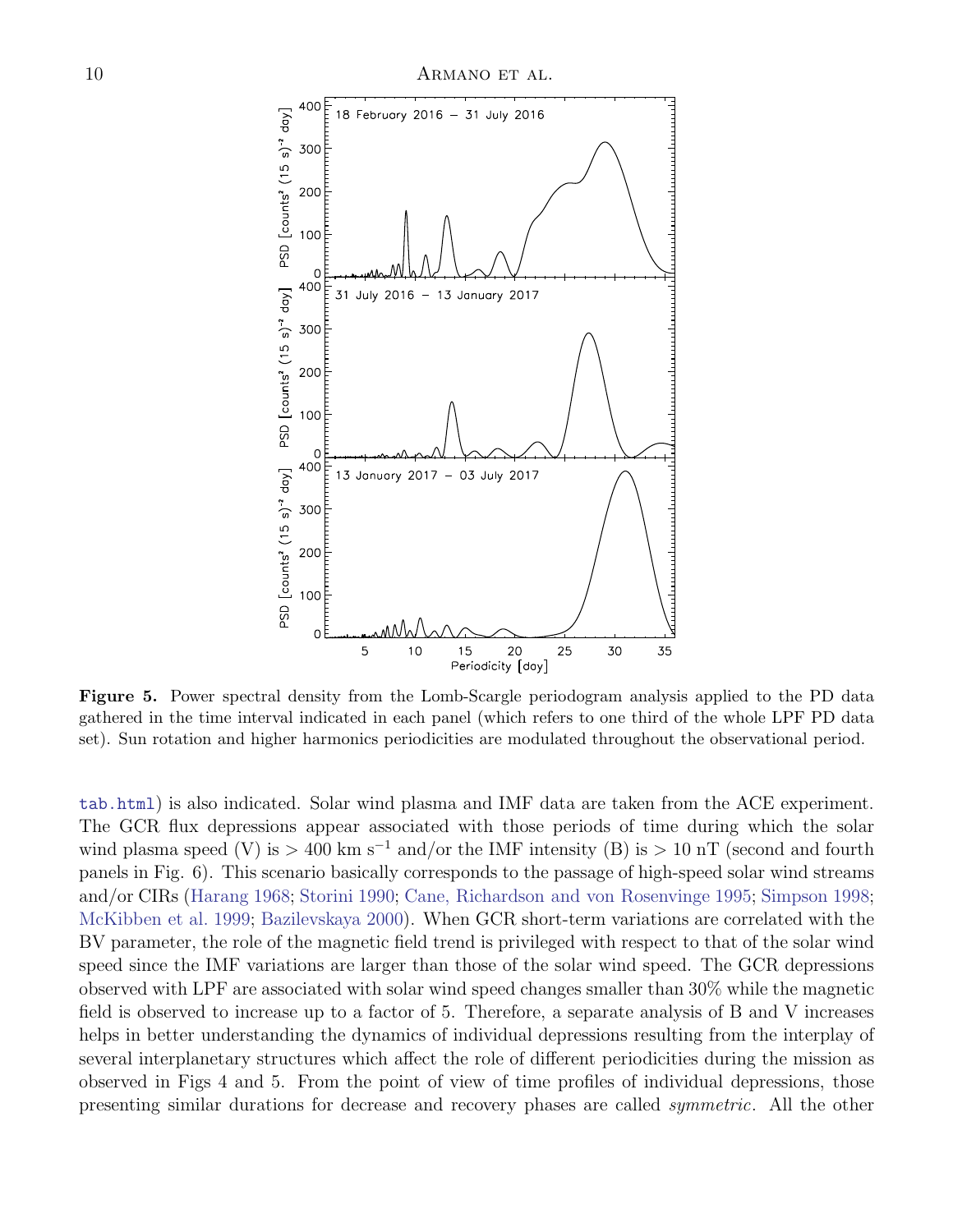

Figure 6. LPF PD counting rate fractional variations during the BR 2491 (March 4, 2016 - March 30, 2016)(first panel). Solar wind speed (second panel), IMF radial component (third panel) and IMF intensity (fourth panel) contemporaneous measurements, gathered by the ACE experiment, are also shown. HCS crossing ([http://omniweb.sci.gsfc.nasa.gov./html/polarity/polarity\\_tab.html](http://omniweb.sci.gsfc.nasa.gov./html/polarity/polarity_tab.html)) is shown in the third panel. Periods of time during which the solar wind speed (V) and the magnetic field (B) intensity remain below and above 400 km s<sup>-1</sup> and 10 nT, respectively, are shown in the second and fourth panels. Decrease, plateau and recovery periods of each GCR depression are represented by red, blue and cyan lines in the first panel.

depressions are called *asymmetric* [\(Badruddin and Singh 2006\)](#page-20-32). The symmetric variations are V or U shaped. Thirty-nine out of forty-five depressions were found asymmetric. Only six appeared symmetric, and out of these, five were found U-shaped and only one V-shaped. The period during which the PD counting rate remained at minimum values between decrease and recovery phases is called here plateau. A plateau is observed during both U-shaped symmetric and asymmetric depressions and appears correlated with the period the solar wind velocity remains above 400 km s<sup>-1</sup>. A typical asymmetric depression is that appearing in the top panel of Fig. 6 starting on March 5, 2016 with 2-day decrease, ∼ 1.5-day plateau and 3.5-day recovery periods. In the same figure a symmetric, U-cup-shaped depression starts on the 23rd of March with decrease, plateau and recovery phases lasting about 2 days each. Decrease, plateau and recovery phases for each depression during the Bartels rotation 2491 are shown in colors in the top panel of Fig. 6, as an example. Occurrence, characteristics and association with interplanetary structures of all depressions are summarized in Table 2. The GCR flux depressions that commence at the interaction regions of slow and fast solar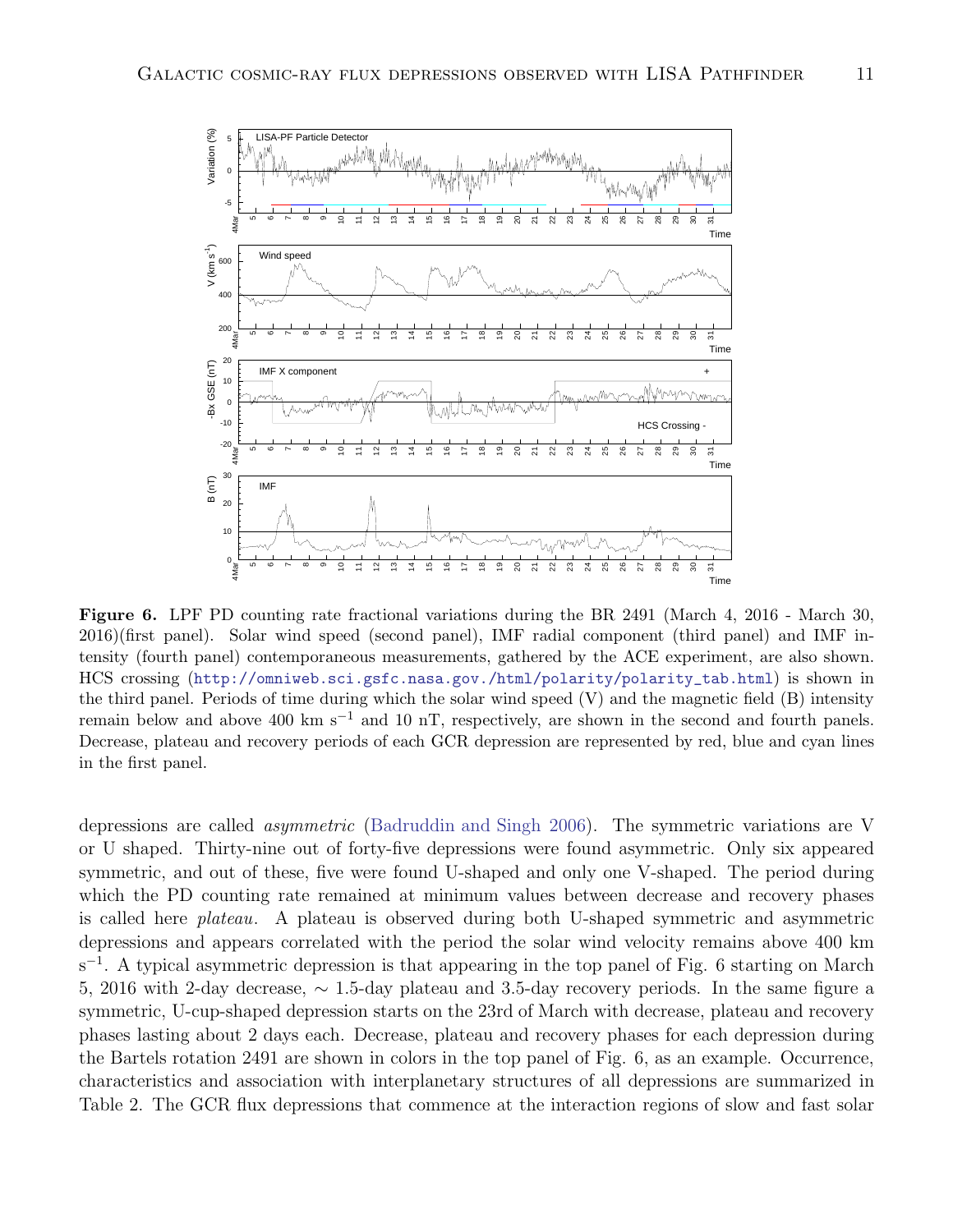wind are associated to CIR in Table 2. Depressions observed to commence during different phases of corotating high speed solar wind stream passage are indicated by CHSS. HCS crossing (HCSC) and ICMEs are observed to play a minor role in modulating the GCR flux with respect to corotating high speed solar wind streams during the LPF mission. In Table 2 MFE (magnetic field enhancement) indicates a magnetic structure present in the slow solar wind. The association among magnetic structures and GCR flux depressions was carried out on the basis of contemporaneous interplanetary magnetic field and solar wind parameter observations from the ACE experiment.

Table 2. Occurrence and characteristics of the GCR flux depressions observed during the LPF mission. Interplanetary structures associated with the depressions are indicated (CIR: corotating interaction region; CHSS: corotating highspeed solar wind streams; ICME: interplanetary coronal mass ejection ([http://www.srl.caltech.edu/ACE/ASC/](http://www.srl.caltech.edu/ACE/ASC/DATA/level3/icmetable2.htm) [DATA/level3/icmetable2.htm](http://www.srl.caltech.edu/ACE/ASC/DATA/level3/icmetable2.htm)); S: shock; MC: magnetic cloud; HCSC: heliospheric current sheet crossing; MFE: magnetic field enhancement in the slow solar wind).

| Date              | Onset                | Decrease | Plateau | Recovery |         | Amplitude Interplanetary structure |  |
|-------------------|----------------------|----------|---------|----------|---------|------------------------------------|--|
|                   | Time                 | Days     | Days    | Days     | %       |                                    |  |
| February 26, 2016 | $16.00$ UT           | $2.5\,$  | $1.0\,$ | 3.2      | 7.0     | <b>CHSS</b>                        |  |
| March 5, 2016     | $21.00$ UT $\,$      | 2.0      | $1.0\,$ | 3.5      | 4.9     | $ICME + CHSS$                      |  |
| March 12, 2016    | $00.00$ UT           | $3.5\,$  | 2.0     | 3.5      | $5.3\,$ | <b>CHSS</b>                        |  |
| March 23, 2016    | $11.00$ UT           | $2.0\,$  | 2.0     | 2.0      | 6.0     | <b>CHSS</b>                        |  |
| March 29, 2016    | $03.00\ \mathrm{UT}$ | $1.0\,$  | 1.0     | 4.0      | $3.4\,$ | <b>CHSS</b>                        |  |
| April 10, 2016    | $11.00$ UT           | 4.0      | 0.0     | $5.5\,$  | 3.1     | $MFE+HCSC+ICME$                    |  |
| April 20, 2016    | $12.00$ UT $\,$      | $3.0\,$  | $2.0\,$ | $4.5\,$  | 7.1     | <b>CHSS</b>                        |  |
| May 1, 2016       | $11.00$ UT $\,$      | $1.5\,$  | $1.0\,$ | 2.0      | $2.8\,$ | <b>CHSS</b>                        |  |
| May 6, 2016       | $00.00$ UT           | 2.8      | 0.0     | 6.5      | 4.7     | <b>CHSS</b>                        |  |
| May 15, 2016      | 12.00 UT             | 4.0      | 1.0     | 1.0      | 7.2     | CIR                                |  |
| May 29, 2016      | 13.00UT              | 1.5      | 0.0     | 5.0      | 3.0     | <b>CHSS</b>                        |  |
| June 5, 2016      | 04.00 UT             | 1.0      | 1.0     | 4.0      | 5.1     | CIR                                |  |
| June 12, 2016     | $07.00$ UT           | 3.5      | 0.0     | 10.0     | 8.4     | <b>CHSS</b>                        |  |
| June 30, 2016     | $07.00$ UT           | $1.0\,$  | 4.0     | $4.5\,$  | $2.5\,$ | $MFE+HCSC$                         |  |
| July 7, 2016      | $00.00$ UT           | 6.0      | 1.0     | 3.0      | 11.9    | CIR                                |  |
| July 20, 2016     | 07.00 UT             | 1.0      | 1.0     | 12.0     | 5.4     | ICME+CHSS                          |  |
| August 2, 2016    | $12.00$ UT $\,$      | $1.0\,$  | 0.0     | $2.8\,$  | 9.0     | ICME $(S, MC)$ + CHSS              |  |
| August 5, 2016    | $21.00$ UT           | $5.0\,$  | 4.0     | 15.0     | $6.8\,$ | <b>CHSS</b>                        |  |
| August 29, 2016   | $21.00~\mathrm{UT}$  | $6.0\,$  | $2.0\,$ | 19.0     | 8.6     | CIR                                |  |

Table 2 continued on next page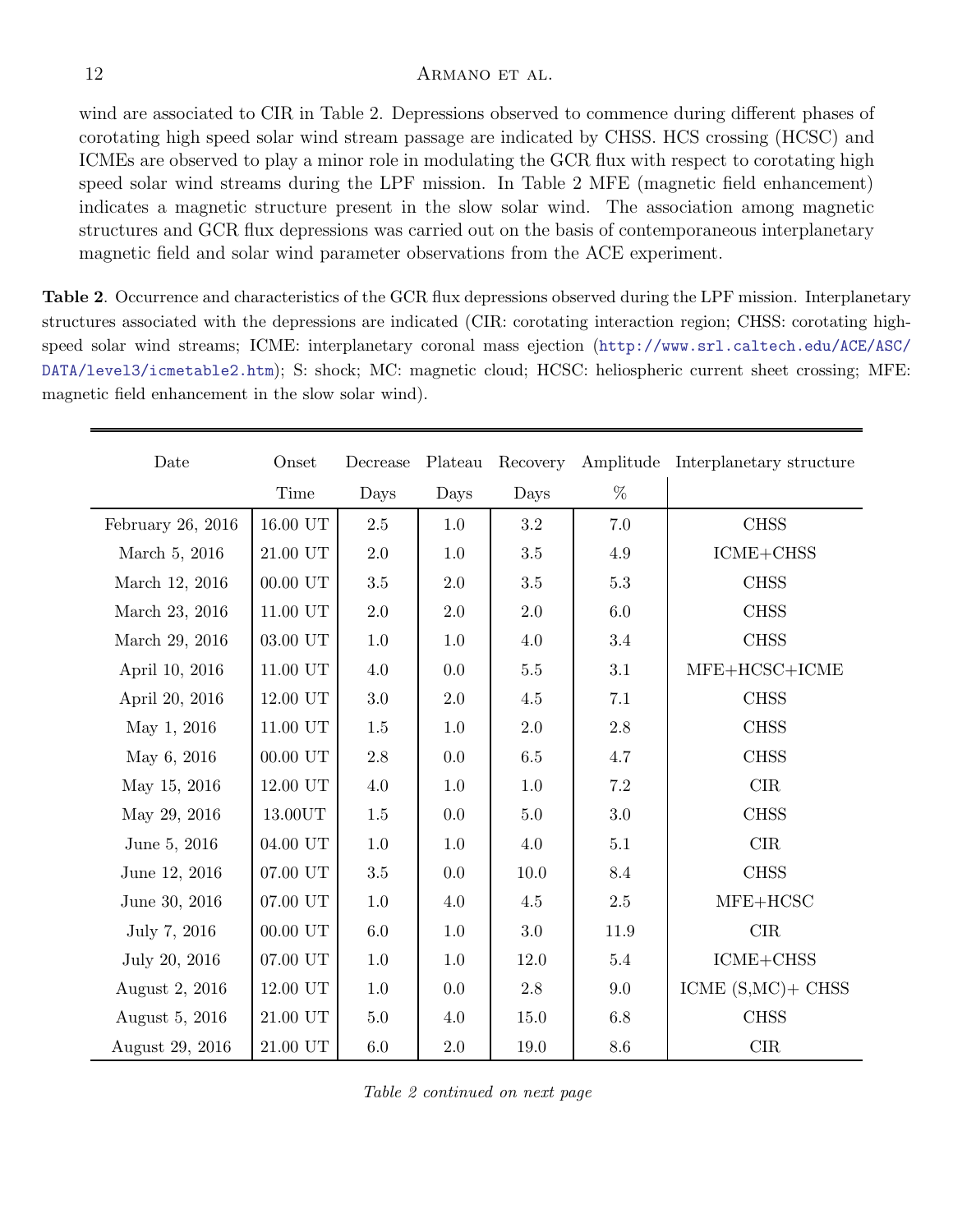| Date               | Onset                | Decrease        | Plateau | Recovery |          | Amplitude Interplanetary structure |
|--------------------|----------------------|-----------------|---------|----------|----------|------------------------------------|
|                    | Time                 | Days            | Days    | Days     | %        |                                    |
| September 26, 2016 | $12.00$ UT           | $3.0\,$         | 2.0     | 8.0      | $6.9\,$  | CIR                                |
| October 11, 2016   | 15.00 UT             | $2.0\,$         | 0.0     | $2.0\,$  | $5.0\,$  | $\operatorname{HCSC+ICME}$         |
| October 16, 2016   | $15.00$ UT           | $1.0\,$         | $0.0\,$ | $5.5\,$  | $2.8\,$  | <b>CHSS</b>                        |
| October 23, 2016   | $00.00$ UT           | $6.0\,$         | $2.0\,$ | 8.0      | $7.5\,$  | <b>CHSS</b>                        |
| November 12, 2016  | $00.00$ UT           | 1.0             | $3.0\,$ | 4.0      | $1.6\,$  | $\rm CIR$                          |
| November 20, 2016  | $16.00$ UT $\,$      | $5.0\,$         | $3.5\,$ | 5.0      | 8.1      | $HCSC+CHSS$                        |
| December $5, 2016$ | $00.00$ UT           | 1.0             | 1.0     | 1.0      | 1.9      | <b>MFE</b>                         |
| December 7, 2016   | 12.00 UT             | $2.0\,$         | $3.5\,$ | 4.5      | $2.8\,$  | $\rm CIR$                          |
| December 17, 2016  | $19.00$ UT           | $\!\!\!\!\!8.5$ | $1.0\,$ | $4.5\,$  | $10.9\,$ | <b>CHSS</b>                        |
| January 5, 2017    | $03.00\ \mathrm{UT}$ | $1.0\,$         | 2.0     | $6.5\,$  | $3.0\,$  | CIR                                |
| January 14, 2017   | 15.00 UT             | $5.0\,$         | $2.0\,$ | $2.0\,$  | $6.3\,$  | $HCSC + CHSS$                      |
| January 25, 2017   | $11.00$ UT           | $2.5\,$         | 0.0     | $3.0\,$  | 3.4      | $HCSC + CHSS$                      |
| January 30, 2017   | $16.00$ UT           | $3.0\,$         | 0.0     | $10.5\,$ | 4.4      | CIR                                |
| February 16, 2017  | $23.00\ \mathrm{UT}$ | $1.0\,$         | $1.0\,$ | $2.5\,$  | $3.1\,$  | CIR                                |
| February 23, 2017  | $10.00$ UT           | 1.0             | 0.0     | $3.0\,$  | 1.8      | $\rm CIR$                          |
| March 1, 2017      | $05.00$ UT           | $2.0\,$         | $0.0\,$ | $5.5\,$  | $3.9\,$  | CIR                                |

Table 2 (continued)

 $=$ 

Average durations of decrease, plateau and recovery periods for the forty-five GCR depressions observed with LPF are reported in Table 3.

May 19, 2017 | 10.00 UT | 1.5 | 1.0 | 5.5 | 2.5 | HCSC+CHSS May 27, 2017 | 18.00 UT | 1.0 | 1.0 | 9.0 | 5.6 | ICME (S) June 12, 2017 | 16.00 UT | 6.0 | 2.0 | 2.5 | 3.4 | CHSS June 24, 2017 | 14.00 UT | 4.0 | 1.0 | 2.0 | 5.3 | CIR

March 21, 2017 | 00.00 UT | 2.0 | 1.0 | 2.0 | 4.4 | CIR March 27, 2017 | 00.00 UT | 8.0 | 3.5 | 5.5 | 6.9 | CIR April 18, 2017 | 09.00 UT | 1.5 | 0.5 | 1.0 | 3.4 | CIR April 21, 2017 | 11.00 UT | 3.0 | 2.0 | 4.5 | 7.8 | CIR May 1, 2017 | 00.00 UT | 1.5 | 1.0 | 11.0 | 1.3 | HCSC May 15, 2017 | 08.00 UT | 1.5 | 1.0 | 2.0 | 3.8 | CIR

The average GCR flux depression amplitude of  $5.1 \pm 2.5\%$  appears consistent, within statistical errors, with that reported by [Richardson](#page-21-17) [\(2004\)](#page-21-17) of  $3.2\pm0.1\%$  for particle nominal energies larger than 60 MeV. The cut-off energy of particles observed with Helios I, Helios 2 and IMP8 was poorly estimated [\(Richardson 2004](#page-21-17)) while for the LPF PD observations the same was set with both Monte Carlo simulation and beam test experiment (Araújo et al. 2005; [Mateos et al. 2012](#page-21-18)). However, since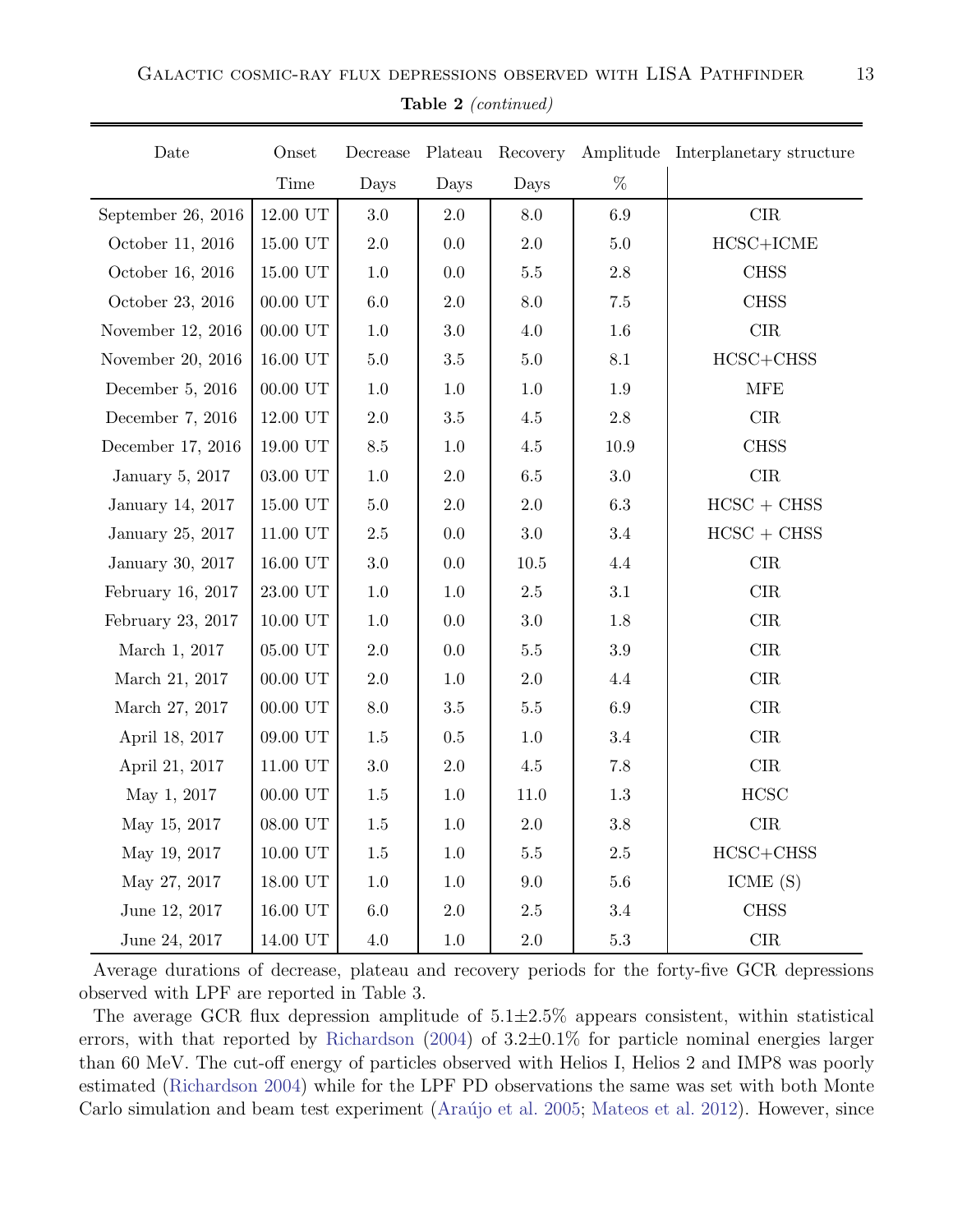|                              | Duration    |             |
|------------------------------|-------------|-------------|
|                              | (Days)      | $(\%)$      |
| Decrease                     | $2.8 + 2.0$ |             |
| Plateau                      | $1.3 + 1.2$ |             |
| Recovery                     | $5.1 + 3.8$ |             |
| Total duration $9.2 \pm 5.0$ |             |             |
| Intensity                    |             | $5.1 + 2.5$ |

Table 3. Average characteristics of GCR flux depressions observed with LPF.



Figure 7. Same as Fig. 6 for the BR 2496 (July 17, 2016 - August 12, 2016).

the majority of cosmic-ray particles lie in the energy range of hundreds of MeV, a slightly difference in the detection capability of low energy particles is not expected to make a relevant difference for the above comparison.

The full evolution of one classical, two-step Forbush decrease [\(Cane 2000\)](#page-20-12) was detected aboard LPF on August 2, 2016 as it is shown in Fig. 7. In this figure all panels are the same as in Fig. 6. The sharp decrease of the GCR flux on the 2nd of August lasted about 10 hours after 12.00 UT, no plateau was observed and the recovery period was modulated by an incoming high speed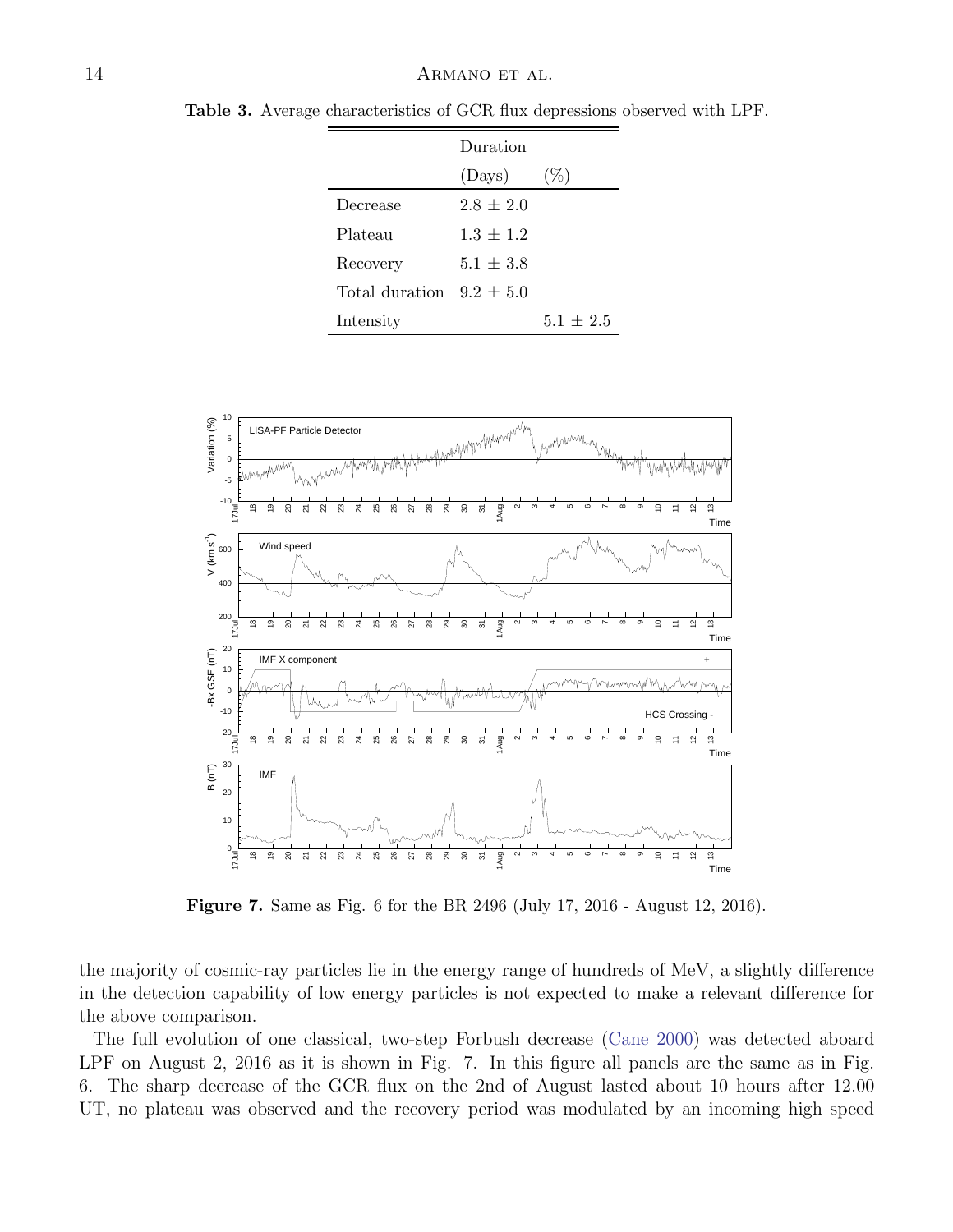solar wind stream. The GCR depression appears correlated with a contemporaneous increase of the interplanetary magnetic field intensity up to 24 nT, while the solar wind speed barely passed 400 km  $s^{-1}$ .

### 5. ENERGY-DEPENDENCE OF GCR FLUX SHORT-TERM DEPRESSIONS

Some clues are reported in the literature about the energy dependence of GCR flux short-term depressions. The energy-dependence of 27-day GCR flux variations, for instance, is discussed in [Grimani et al.](#page-20-33) [\(2015\)](#page-20-33) and references therein. The shielding effect of the atmosphere and the geomagnetic cut-off prevent neutron monitors to carry out a direct measurement of cosmic-ray energy spectra below effective energies of several GeV, although they can be obtained by us-ing models combined with neutron monitors observations (Hofer and Flückiger 2000; [Beer 2000;](#page-20-2) [Usoskin, Bazilevskaya and Kovaltsov 2011;](#page-21-4) [Usoskin et al. 2017](#page-21-7)). Interesting attempts to investigate the energy-dependence of short-term depressions of cosmic-ray fluxes above a few tens of MeV, through direct measurements with magnetic spectrometers, were carried out by the balloon-borne experiment BESS-Polar I [\(Thakur et al. 2011\)](#page-21-33) and the satellite experiment PAMELA [\(Adriani et al.](#page-20-34) [2011](#page-20-34)). BESS-Polar I flew from Williams Field near Mc Murdo Station from December 13, 2004 through December 21, 2004. At the beginning of the flight, this balloon-borne experiment observed a recovering proton flux from a previous decrease. The recovery intensity appeared to be of 8-9% below 0.86 GeV and of 3% above 6 GeV. The authors claimed that this occurrence was due to the transit of a CIR interface or a magnetic cloud [\(Burlaga et al. 1981](#page-20-35)) or a combination of the two. This experiment detected a new GCR proton flux depression after the passage of a high-speed solar wind stream on December 17, 2004. The PAMELA experiment carried out the first measurement of proton and helium nucleus differential fluxes in space during a Forbush decrease on December 14, 2006 (16.50 UT-22.35 UT) after two SEP events dated December 13, 2006 and December 14, 2006. Unfortunately, balloon-borne magnetic spectrometer experiments, like BESS-Polar I, have short duration and space-borne instruments, like PAMELA, have small geometrical factors and therefore data must be integrated over periods longer than the typical one-hour data binning required to study recurrent GCR depressions.

The GCR flux fractional variations observed with the LPF PD have been compared to contemporaneous similar measurements carried out with neutron monitors placed at different geographic latitudes. Location, vertical cut-off rigidities and effective energies for all neutron monitor stations considered in this work are reported in Table 4. Both LPF PD and neutron monitor data were hourly averaged and appear in Figs. 8 and 9 for the BRs 2491 and 2496, respectively, as an example. This comparison indicates that while the maximum and average GCR fractional variations observed with LPF above 70 MeV n<sup>-1</sup> are of more than 11% and of about 5%, respectively, the same goes down to a maximum of 3% above 11-12 GeV in near-polar stations and to a maximum of 2% above 15 GeV at increasing latitudes.

During the Forbush decrease observed on August 2, 2016 on LPF, a  $3-\sigma$  decrease of the GCR flux occurred between 12.00 UT and 16.00 UT. The GCR flux reached its minimum at 22.40 UT: data indicated a GCR flux fractional decrease of 9% in L1 in  $\sim$  10 hours. The GCR flux depression recovered soon after the deep. The trend of this GCR flux depression appears different from recurrent GCR flux variations observed to be of 2% -  $3\%$  day<sup>-1</sup> and  $1\%$  -  $2\%$  day<sup>-1</sup> during the decrease and recovery periods, respectively. In Fig. 9 it can be noticed that the amplitude of the same depression is found to be of 3% in near-polar Terre Adelie and Oulu stations while it is of just 2% and 1% in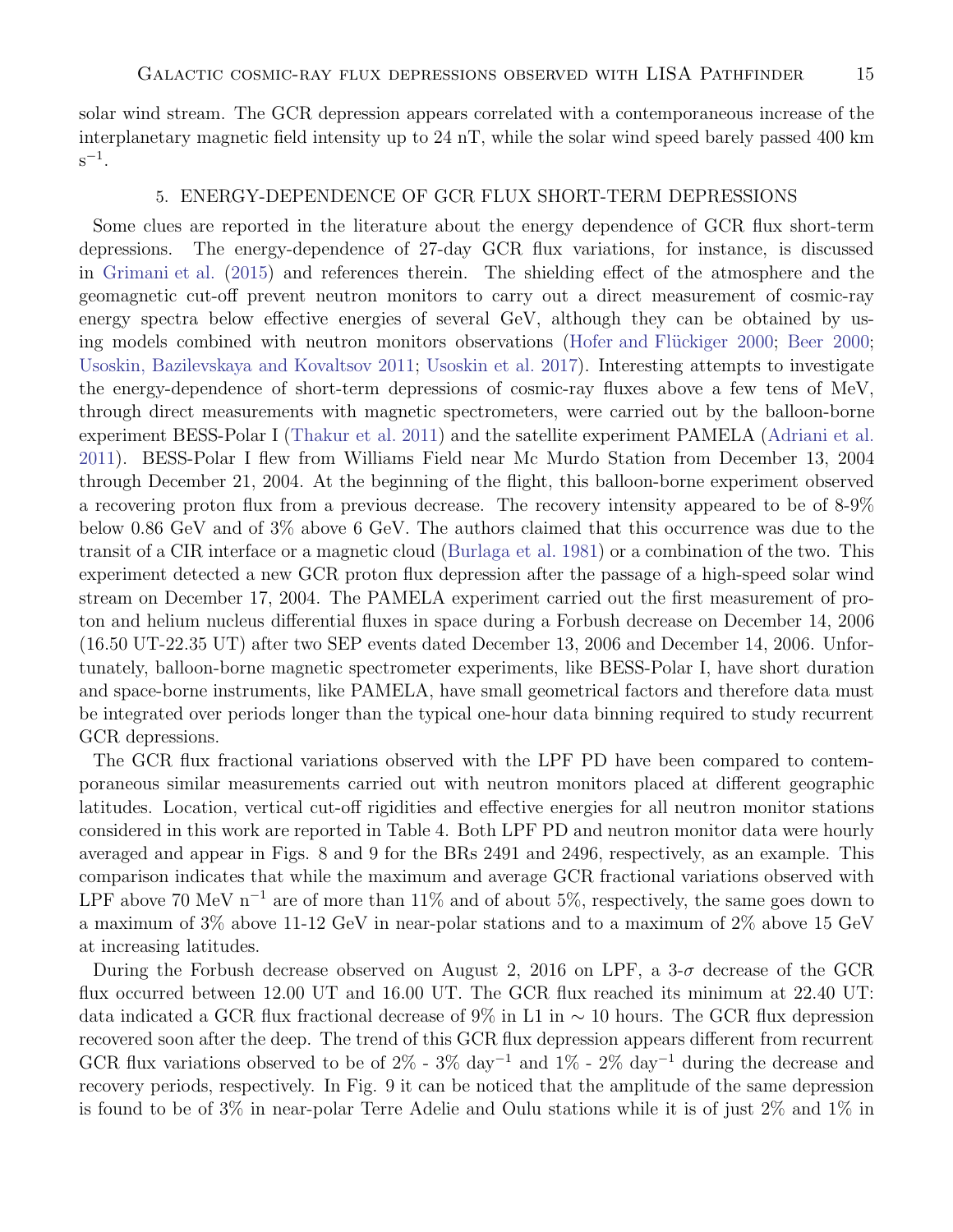|              | Location   | <b>Vertical</b> |           |
|--------------|------------|-----------------|-----------|
|              |            | $cut-off$       | Effective |
| Station      |            | rigidity        | Energy    |
|              |            | GV              | $\rm GeV$ |
| Thule        | North Pole | - 0.3           | $11 - 12$ |
| Terre Adelie | South Pole | 0.0             | $11 - 12$ |
| Mc Murdo     | South Pole | 0.3             | $11 - 12$ |
| Oulu         | Finland    | 0.8             | 12        |
| Rome         | Italy      | 6.3             | 17        |
| Mexico       | Mexico     | 8.2             | 20        |

Table 4. Neutron monitor station location and characteristics.

![](_page_15_Figure_3.jpeg)

Figure 8. Comparison of LPF PD counting rate fractional variations with contemporaneous, analogous measurements of polar neutron monitors during the BR 2491 (March 4, 2016 - March 31, 2016).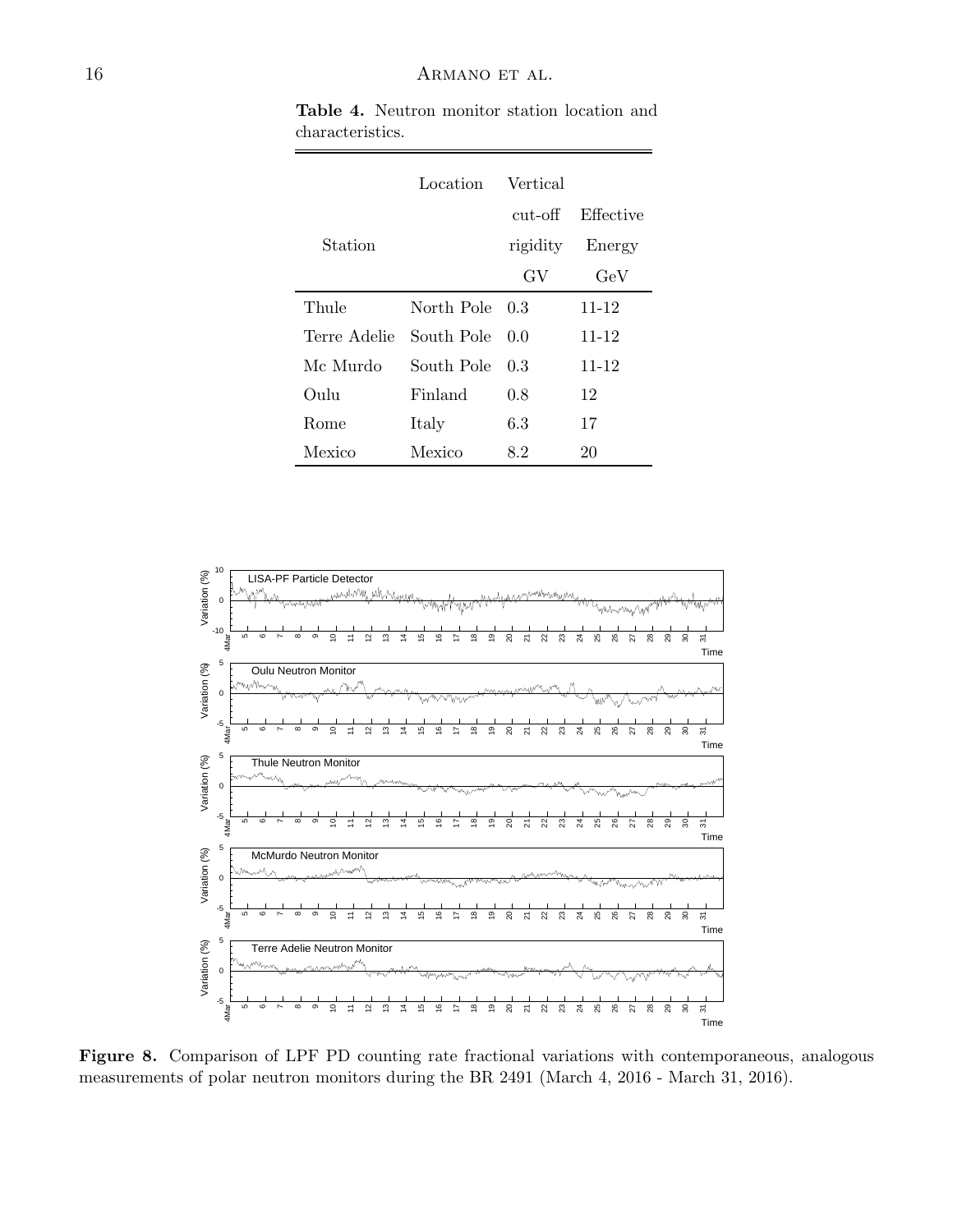![](_page_16_Figure_1.jpeg)

Figure 9. Comparison of LPF PD counting rate fractional variations with contemporaneous, analogous measurements of neutron monitors placed at various geographic latitudes during the BR 2496 (July 17, 2016 - August 13, 2016).

Rome and Mexico stations, respectively. In order to determine the GCR proton energy differential flux at the deep of the depression at 22.40 UT on LPF, the proton energy differential flux for the month of August 2016 ( $\phi$ =438 MV) was estimated first above 70 MeV and parameterized following equation 3, as described in Section 3. The proton integral flux in August 2016 was then calculated as a integral of this differential flux. The proton integral flux, thus obtained, was properly reduced at 70 MeV as indicated by the LPF PD data and at the effective energy of each neutron monitor (reported in Table 4) on the basis of the neutron monitor decreases. Finally, the differential flux was inferred from the integral flux. The proton differential flux in August 2016 before the Forbush decrease and that estimated at the deep of the depression at 22.40 UT on August 2, 2016 were parameterized as reported in Table 5 and are compared in Fig. 10.

The helium differential flux at the deep of the depression was not estimated since no accurate protonhelium separation was allowed by the PD aboard LPF and the data trend is biased by protons since the He/p ratio in GCRs is about 0.1.

Measurements of the energy dependence of GCR flux recurrent and non recurrent depressions and the study of their evolution can be used to estimate the test-mass charging aboard future generation LISA-like interferometers [\(Grimani et al. 2015,](#page-20-33) and references therein). Despite minor changes in the instrument performance due to GCR short-term variations are expected, future interferometers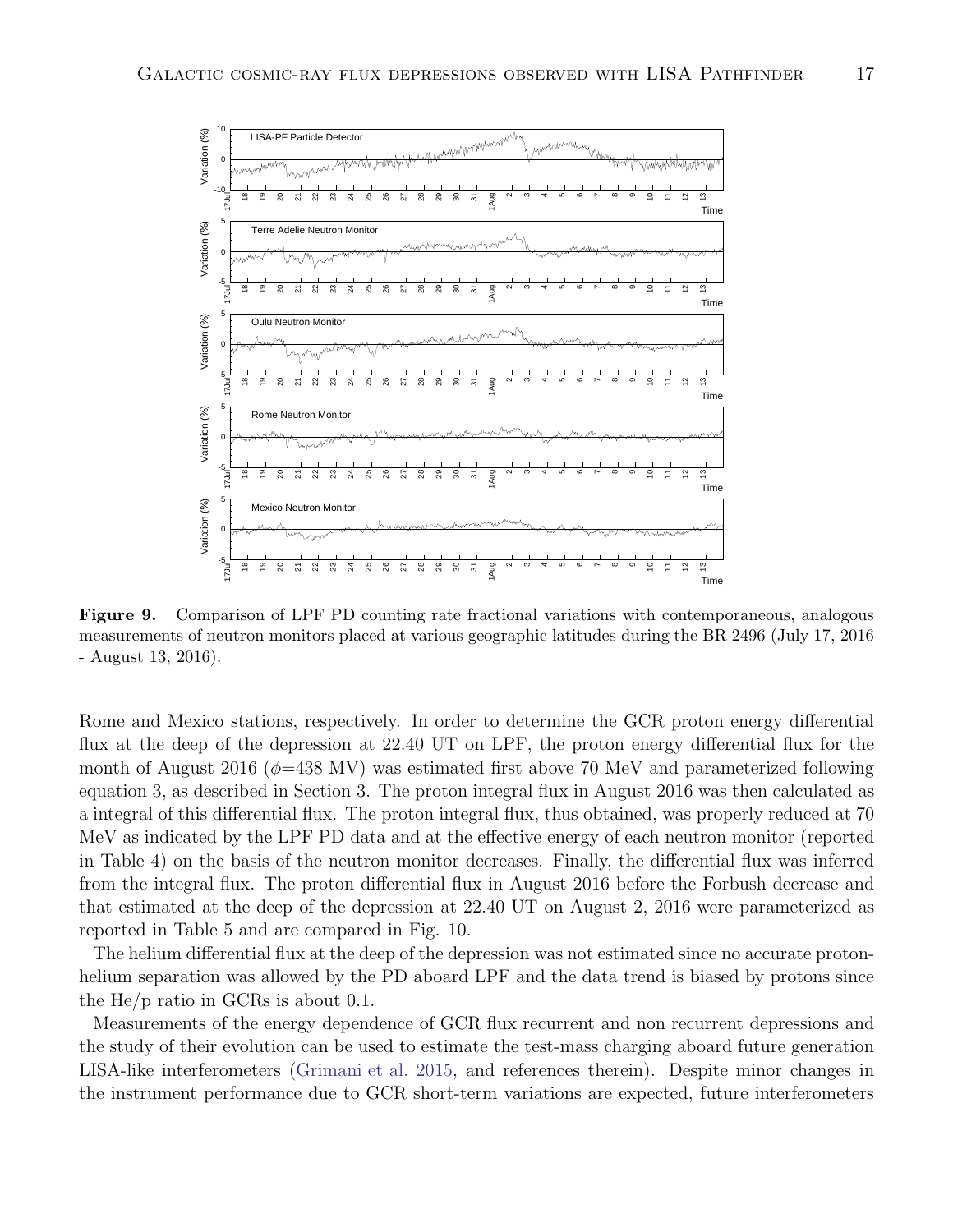Table 5. Parameterizations of proton energy spectra for August 2016 before (continuous line in Fig. 10) and at the deep of the GCR depression observed on the 2nd of August (dotted line in Fig. 10).

|                                                        | $A \qquad b$         | $\alpha$ |  |
|--------------------------------------------------------|----------------------|----------|--|
| $p$ (August 2016)                                      | 18000 1.01 3.66 0.87 |          |  |
| p (August 2nd, 2016; depressed) 18000 1.068 3.66 0.869 |                      |          |  |

![](_page_17_Figure_3.jpeg)

Figure 10. GCR proton energy spectra measurements and projections before (continuous line) and at the deep (dotted line) of the depression observed on August 2, 2016 with LPF.

devoted to gravitational wave detection in space will detect sub-femto-g spurious acceleration at low frequencies ( $\sim 10^{-5}$  Hz), and the role of any interplanetary disturbance must be evaluated and quantified.

## 6. CAPABILITY OF THE LPF PD IN MONITORING THE PASSAGE OF INTERPLANETARY CORONAL MASS EJECTIONS

In this Section it is evaluated the capability of space missions like LPF, carrying PDs optimized for GCR detection, in monitoring the passage of ICMEs and in forecasting geomagnetic activity, when these interplanetary structures present intense southward magnetic field that reconnect with the Earth magnetic field and induce geomagnetic activity.

In Fig. 11 the Forbush decrease observed with LPF on the 2nd of August 2016 is compared to the contemporaneous IMF intensity and solar wind speed measured by ACE. The transit of an ICME near Earth from August 2, 2016 at 14.00 UT and August 3, 2016 at 3.00 UT, is indicated in the same figure by dashed lines ([http://www.srl.caltech.edu/ACE/ASC/DATA/level3/](http://www.srl.caltech.edu/ACE/ASC/DATA/level3/icmetable2.htm) [icmetable2.htm](http://www.srl.caltech.edu/ACE/ASC/DATA/level3/icmetable2.htm); [Richardson and Cane](#page-21-19) (see also [2010\)](#page-21-19)). A detailed description of the characteris-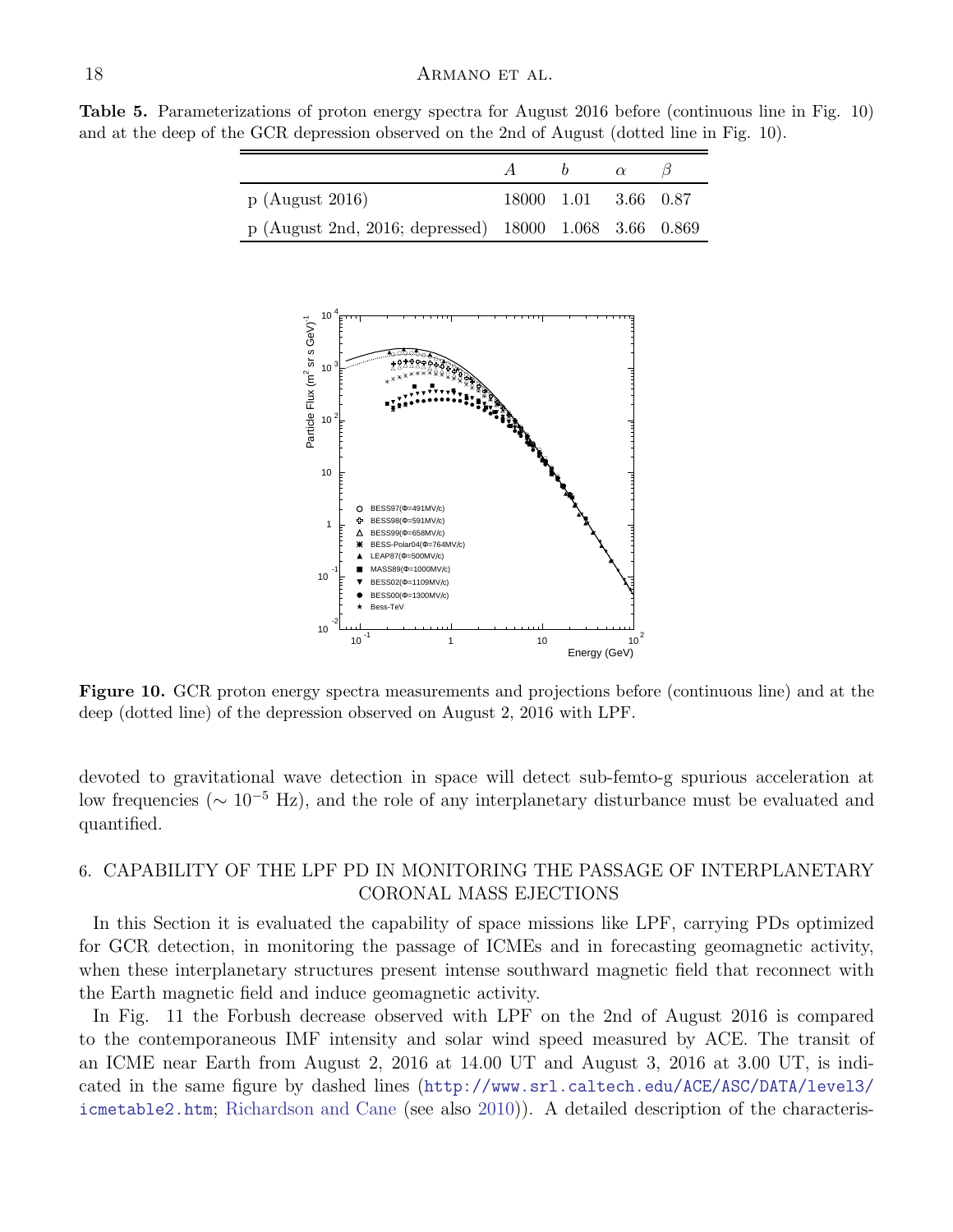![](_page_18_Figure_1.jpeg)

Figure 11. Comparison of the LPF PD counting rate fractional variations with IMF intensity (red line, right scale in the top panel) and solar wind speed (blue line right scale in the bottom panel) between July 29, 2016 and August 8, 2016. The vertical dashed line represent the beginning of the GCR flux depression observed with LPF and the passage of an ICME.

![](_page_18_Figure_3.jpeg)

Figure 12. Comparison of the LPF PD counting rate fractional variations with the geomagnetic index SYM-H for the same period indicated in Fig. 11.

tics of this ICME is reported in [http://www.stce.be/esww14/contributions/public/S4-P1/S4-](http://www.stce.be/esww14/contributions/public/S4-P1/S4-P1-08-BenellaSimone/Poster_ESWW.pdf) [P1-08-BenellaSimone/Poster\\_ESWW.pdf](http://www.stce.be/esww14/contributions/public/S4-P1/S4-P1-08-BenellaSimone/Poster_ESWW.pdf).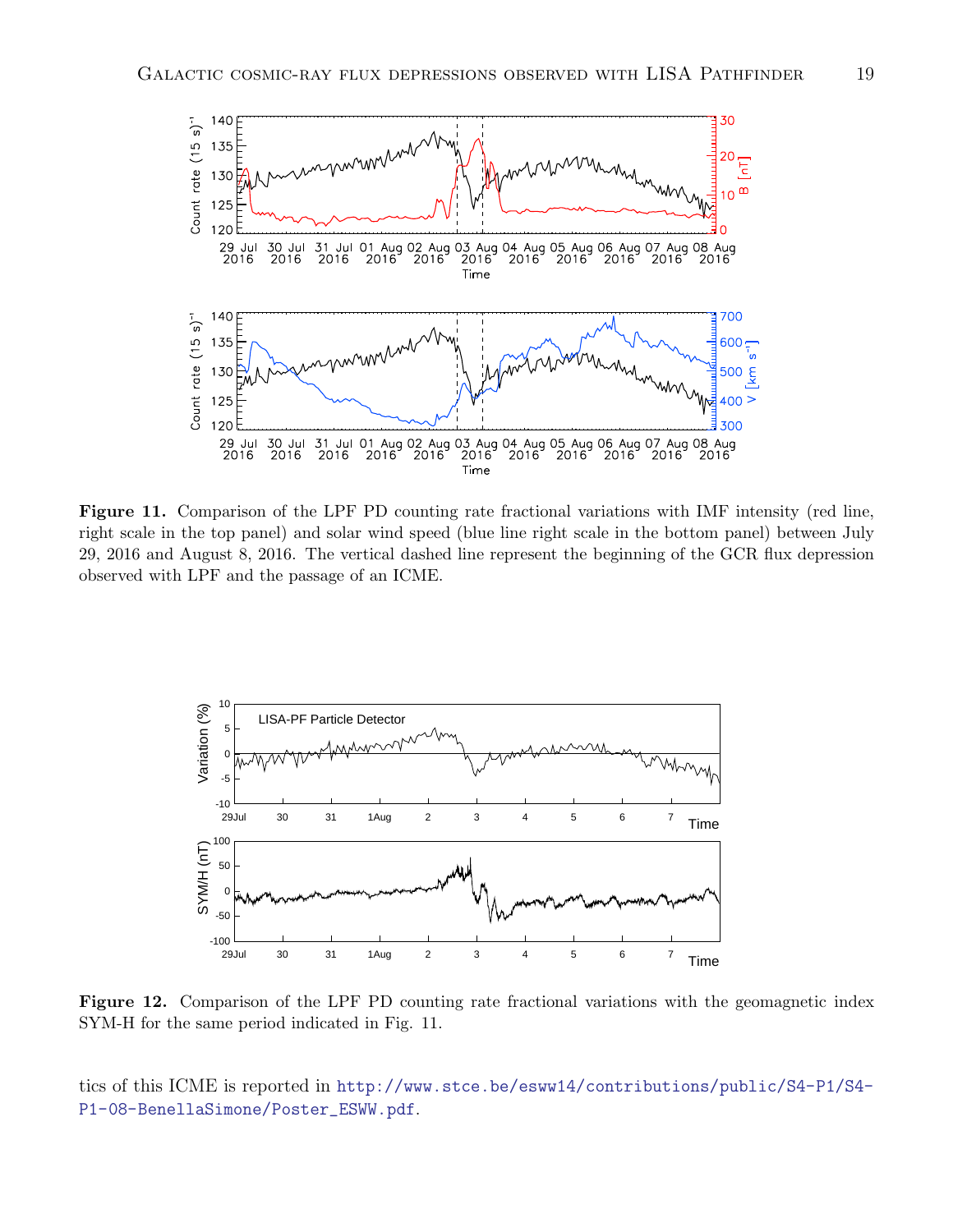The decrease phase of the cosmic-ray flux seems to occur in two steps, suggesting that LPF crossed the region of the shock of the ICME and then the ejecta [\(Cane 2000](#page-20-12)). A geomagnetic disturbance was observed to start  $(K_p > 5)$  after 21.30 UT. In Fig. 12 the LPF GCR flux fractional variations are also compared to the SYM-H geomagnetic index which allows to follow the evolution of a geomagnetic disturbance at low latitudes. The characteristics of each GCR short-term flux depression are unique, often resulting from the interplaying effects of consecutive structures propagating in the interplanetary medium. However, for the August 2, 2016 Forbush decrease, an alert issued by LPF at the time a 3- $\sigma$  GCR flux decrease was reached around 16.00 UT, would have anticipated the geomagnetic disturbance observed at the Earth by several hours in case of appropriate baseline communication strategy. PDs aboard space missions allow for studying the energy dependence of GCR short-term depressions, their evolution and association with interplanetary structures better than allowed by the use of neutron monitor measurements only (see also [Cane 2000](#page-20-12), and references therein). The ICME tracking in space by Forbush decreases was also recently discussed in [Witasse et al.](#page-21-34) [\(2017](#page-21-34)).

### 7. CONCLUSIONS

A PD aboard the ESA mission LPF allowed for the study of GCR short-term flux depressions above 70 MeV n<sup>-1</sup> during the descending phase of the solar cycle N<sup>°</sup> 24. The majority of these depressions are recurrent and associated with corotating high speed solar wind streams. ICMEs and heliospheric current sheet crossing play a minor role. The average duration of GCR flux depressions observed aboard LPF are found of  $9.2 \pm 5.0$  days. Decrease, plateau and recovery average periods are  $2.8 \pm 2.0$ days,  $1.3\pm1.2$  days and  $5.1\pm3.8$  days, respectively. The average depression intensity is  $5.1\pm2.5\%$ .

The proton energy differential flux at the deep of a Forbush decrease observed on August 2, 2016 was obtained from the integral energy spectrum measurements carried out with LPF PD data and from those of neutron monitors placed in sites characterized by an increasing effective energy. Finally, it was shown that LISA-like and other missions in space, even if primarily devoted to difference science investigations, in some cases, may play the role of sentinels in monitoring the passage of magnetic structures that, when characterized by intense southern components of the magnetic field, induce geomagnetic activity.

The authors are grateful to the anonymous reviewer for his/her constructive comments and precious suggestions which helped us to greatly improve the manuscript. D. Telloni is financially supported by the Italian Space Agency (ASI) under contract I/013/12/0. Sunspot number and solar modulation parameter data were gathered from <http://www.sidc.be/silso/home> and [http://cosmicrays.](http://cosmicrays.oulu.fi/phi/Phi_mon.txt) [oulu.fi/phi/Phi\\_mon.txt](http://cosmicrays.oulu.fi/phi/Phi_mon.txt), respectively. Data from Wind and ACE experiments were obtained from the NASA-CDAWeb website. We acknowledge the NMDB database (www.nmdb.eu) funded under the European Union's FP7 programme (contract no. 213007), and the PIs of individual neutron monitors for providing data. HCS crossing was taken from [http://omniweb.sci.gsfc.nasa.gov./](http://omniweb.sci.gsfc.nasa.gov./html/polarity/polarity_tab.html) [html/polarity/polarity\\_tab.html](http://omniweb.sci.gsfc.nasa.gov./html/polarity/polarity_tab.html). This work has been made possible by the LISA Pathfinder mission, which is part of the space-science program of the European Space Agency. The French contribution has been supported by the CNES (Accord Specific de projet CNES 1316634/CNRS 103747), the CNRS, the Observatoire de Paris, and the University Paris-Diderot. E. P. and H. I. also acknowledge the financial support of the UnivEarthS Labex program at Sorbonne Paris Cité (ANR-10-LABX-0023 and ANR-11-IDEX-0005-02). The Albert-Einstein-Institut acknowledges the support of the German Space Agency, DLR. The work is supported by the Federal Ministry for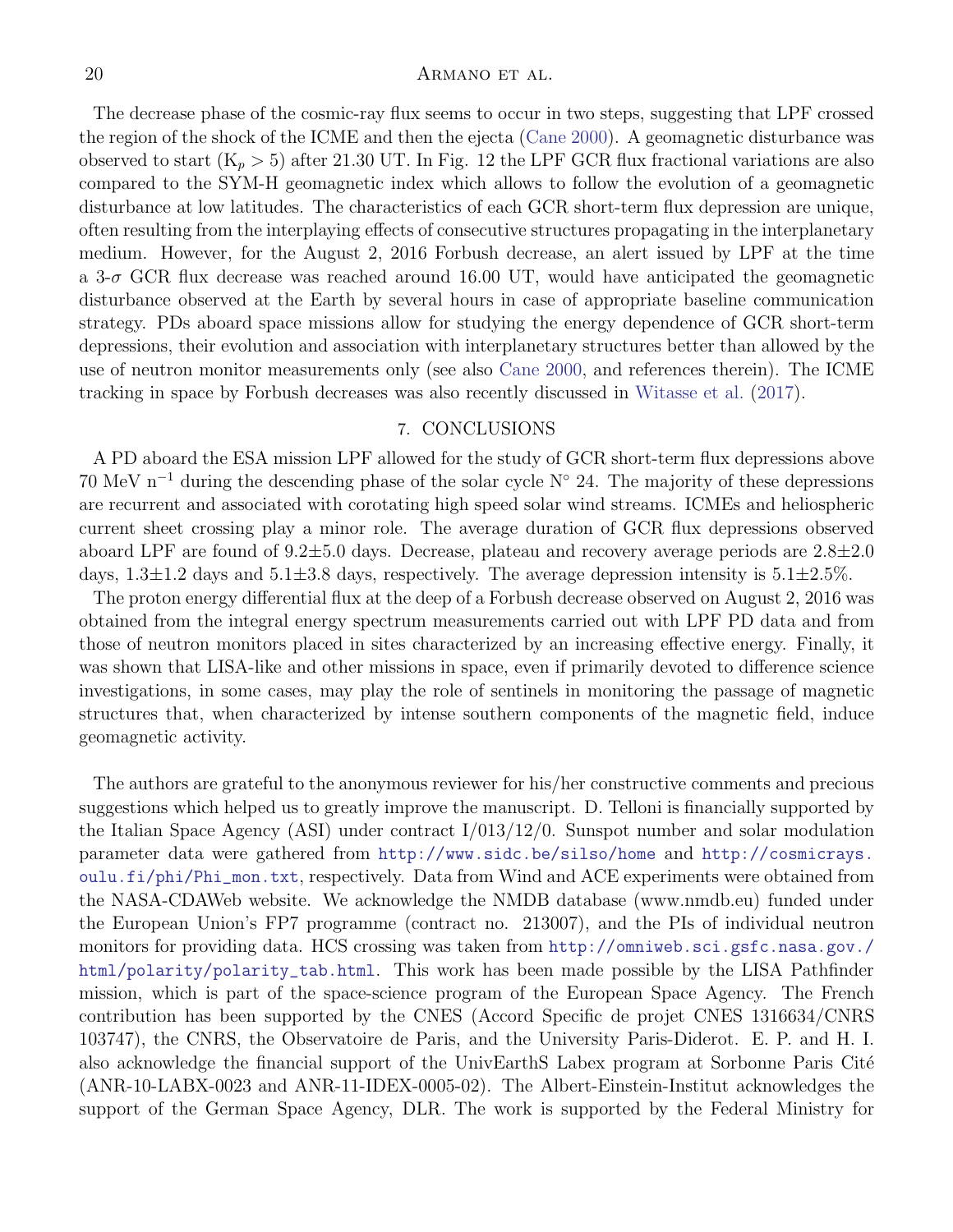Economic Affairs and Energy based on a resolution of the German Bundestag (FKZ 50OQ0 501 and FKZ 50OQ1601). The Italian contribution has been supported by Agenzia Spaziale Italiana and Instituto Nazionale di Fisica Nucleare. The Spanish contribution has been supported by Contracts No. AYA2010-15709 (MICINN), No. ESP2013-47637-P, and No. ESP2015-67234-P (MINECO). M. N. acknowledges support from Fundacion General CSIC (Programa'ComFuturo). F.R. acknowledges an FPI contract (MINECO). The Swiss contribution acknowledges the support of the Swiss Space Office (SSO) via the PRODEX Program of ESA. L. F. acknowledges the support of the Swiss National Science Foundation. The United Kingdom groups acknowledge support from the United Kingdom Space Agency (UKSA), the University of Glasgow, the University of Birmingham, Imperial College, and the Scottish Universities Physics Alliance (SUPA). J. I. T. and J. S. acknowledge the support of the U.S. National Aeronautics and Space Administration (NASA). N. Korsakova acknowledges the support of the Newton International Fellowship from the Royal Society.

### REFERENCES

- <span id="page-20-28"></span>Abe K. et al., 2016, ApJ, 822:65(16pp)
- <span id="page-20-34"></span>Adriani O. et al., 2011, ApJ, 742, 102
- <span id="page-20-18"></span>Antonucci F. et al., 2011, Class. Quantum Gravity, 28, 094001
- <span id="page-20-19"></span>Antonucci F. et al., 2012, Class. Quantum Gravity, 29, 124014
- <span id="page-20-21"></span>Araújo H. M. et al., 2005, Astropart. Phys., 22, 451
- <span id="page-20-20"></span>Armano M. et al., 2016, Phys. Rev. D, 116, 231101
- <span id="page-20-23"></span>Armano M. et al., 2017a, preprint (arXiv:1702.00786)
- <span id="page-20-24"></span>Armano M. et al., 2017b, Phys. Rev. Lett., 118, 171101
- <span id="page-20-16"></span>Badruddin and Kumar A., 2016, Solar Phys., 291, 559
- <span id="page-20-32"></span>Badruddin and Singh Y. P., 2006, Proc. ILWS Workshop, Eds. N. Gopalswamy and A. Bhattacharyya, Goa, India, 182
- <span id="page-20-31"></span>Bazilevskaya G. A., 2000, Sp. Sc. Rev., 94, 25
- <span id="page-20-2"></span>Beer J., 2000, Cosmic Rays and Earth J W Bieber, E Eroshenko, P Evenson, E O Flückiger and R Kallenbach eds. Space Science Review, (Elsevier), 93
- <span id="page-20-8"></span>Boella G. et al., 2001, J. Geophys. Res., 106, 29355
- <span id="page-20-35"></span>Burlaga F. L. et al., 1981, J. Geophys. Res., 86, 6673
- <span id="page-20-12"></span>Cane H. V., 2000, Sp. Sc. Rev., 93, 55
- <span id="page-20-30"></span>Cane H. V., Richardson I. G. and von Rosenvinge T. T., 1995, Proc. of the 24th International Cosmic-Ray Conference (ICRC) (Rome), 4, 872
- <span id="page-20-13"></span>Calogović J. et al., 2008, Proc. of the International Astronomical Union (IAU), S257, 4, 425
- <span id="page-20-17"></span>Cañizares P. et al., 2011, Class. Quantum Gravity, 28, 094004
- <span id="page-20-3"></span>Clem J., Evenson P., 2004, J. Geophys. Res., 109, A07107
- <span id="page-20-14"></span>Emery B. A. et al., Solar Phys., 2011, 274, 399
- <span id="page-20-10"></span>Ferreira S. E. S., 2005, Adv. Sp. Res., 35, 586
- <span id="page-20-4"></span>Ferreira S. E. S., Potgieter M. S. and Scherer K., 2004, ApJ, 607, 1014
- <span id="page-20-11"></span>Forbush S. E., 1937, Phys. Rev., 51, 1108
- <span id="page-20-0"></span>Forbush S. E., 1954, J. Geophys. Res., 59, 525
- <span id="page-20-1"></span>Forbush S. E., 1958, J. Geophys. Res., 63, 651
- <span id="page-20-15"></span>Gil A., Alania M. V., 2010, Adv. Sp. Res., 45, 429
- <span id="page-20-9"></span>Gil A., Alania M. V., 2016, Sol. Phys., 291, 1877
- <span id="page-20-22"></span>Gil A. et al., 2017, Proc. of the 35th International Cosmic-Ray Conference (ICRC) (Busan), https://pos.sissa.it/301/032/pdf
- <span id="page-20-26"></span>Gleeson L. J. and Axford W. I., 1968, ApJ, 154, 1011
- <span id="page-20-5"></span>Grimani C., 2004, A&A, 418, 649
- <span id="page-20-29"></span>Grimani C. et al., 2004, Class. Quantum Gravity, 21, S629
- <span id="page-20-6"></span>Grimani C., 2007, A&A, 474, 339
- <span id="page-20-7"></span>Grimani C. et al., 2007, Proc. of the 30th International Cosmic-Ray Conference (ICRC) (Merida), 1, 485
- <span id="page-20-27"></span>Grimani C. et al., 2009, Class. Quantum Gravity, 26, 215004
- <span id="page-20-25"></span>Grimani C. et al., 2012, Class. Quantum Gravity, 29, 105001
- <span id="page-20-33"></span>Grimani C. et al., 2015, Class. Quantum Gravity, 32, 035001